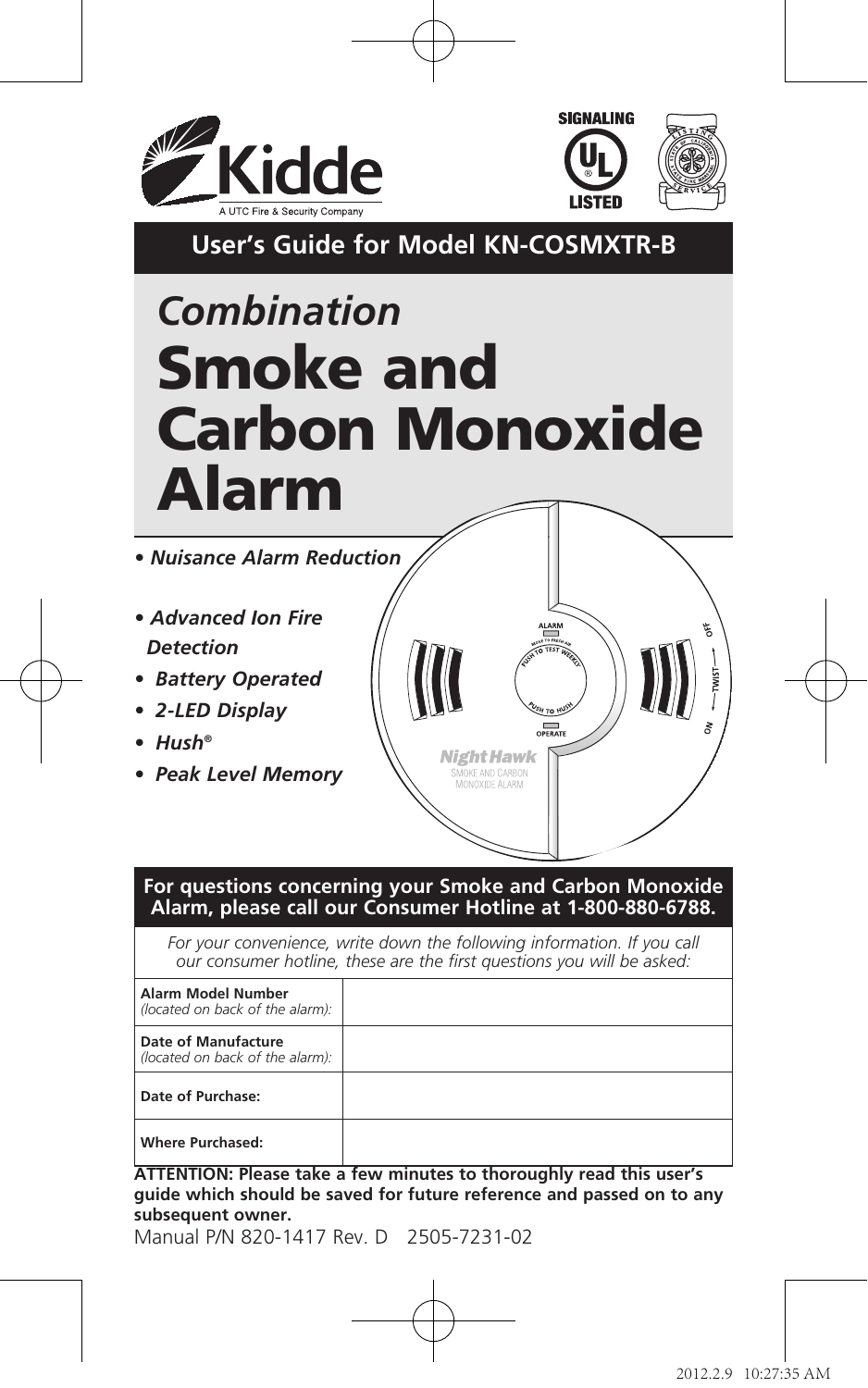| <b>Table of Contents</b>                   |          |
|--------------------------------------------|----------|
|                                            | 1        |
|                                            | 2        |
|                                            | 4        |
| <b>Operating/Installation Instructions</b> |          |
| Step 2: Installation Instructions:         | 8        |
| A. Recommended Installation Locations      | 9        |
| B. Where Not to Install                    | 12       |
| D. Tamper Resist Feature                   | 13<br>15 |
|                                            | 16       |
| Step 4: Hush® Control Feature              | 17       |
| Step 5: Peak Level Memory                  | 17       |
| What to do if the Alarm Sounds             |          |
|                                            | 18       |
|                                            | 20       |
|                                            |          |
| Battery Replacement                        |          |
| General Alarm Maintenance                  | 22       |
| <b>Carbon Monoxide Safety Information</b>  |          |
| General CO Information                     | 23       |
|                                            | 23       |
| Symptoms of CO Poisoning                   | 24<br>24 |
|                                            |          |
| <b>Fire Safety Information</b>             | 25       |
|                                            | 26       |
| <b>Industry Safety Standards</b>           |          |
| National Fire Protection Association       | 27       |
| California State Fire Marshall             | 27       |
| Consumer Product Safety Commission         | 28       |
|                                            | 28       |
| Warranty and Service Information           | 29       |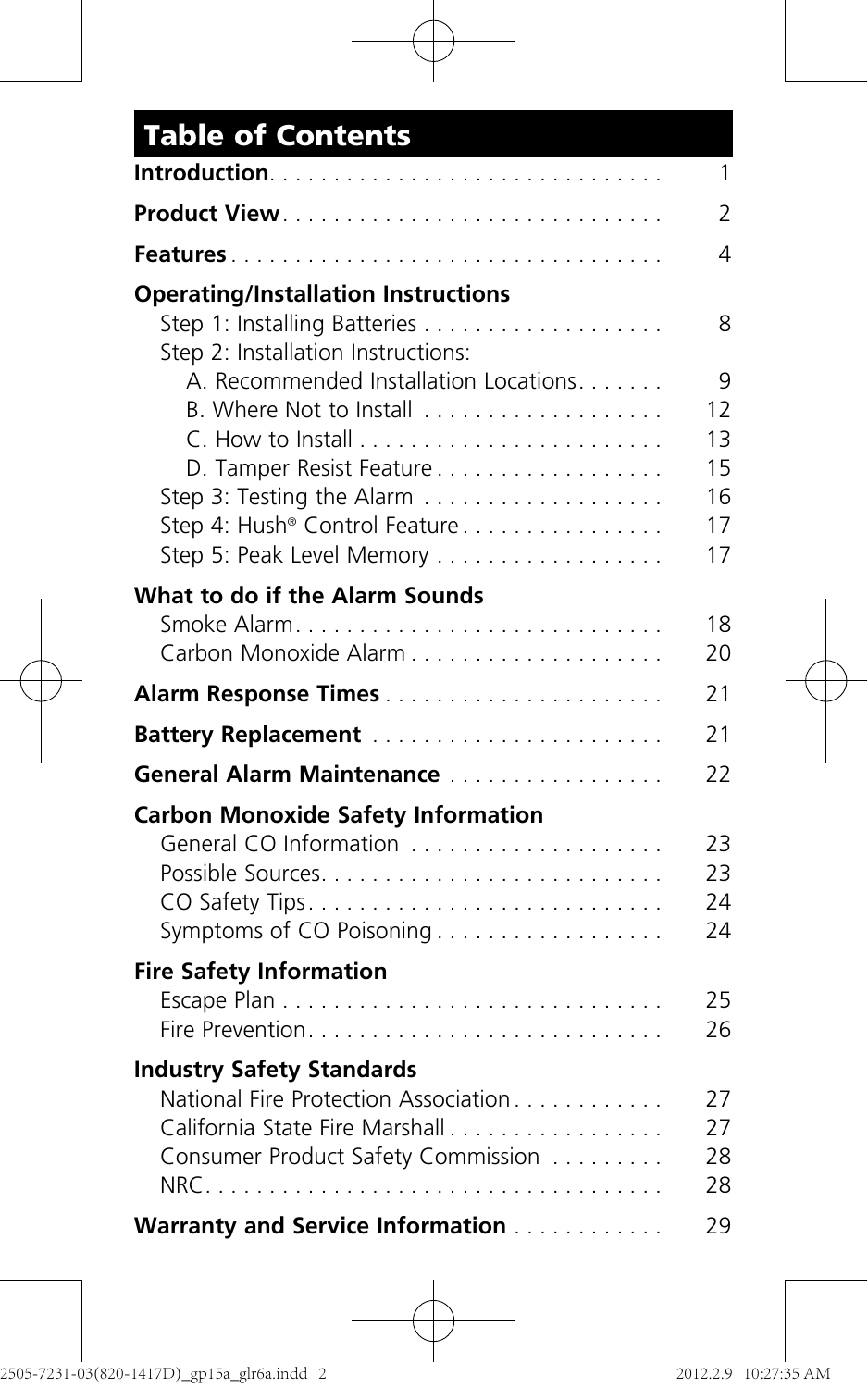## **Introduction**

Thank you for purchasing the Kidde Combination Smoke and Carbon Monoxide Alarm model KN-COSMXTR-B. This alarm has a seven-year limited warranty. Please take a few minutes to thoroughly read this user's guide, and save for future reference. Teach children how to respond to the alarms, and that they should never play with the unit. **Your Kidde Smoke/CO Alarm was designed to detect both smoke and carbon monoxide from any source of combustion in a residential environment. It is not designed for use in a recreational vehicle (RV) or boat.** If you have any questions about the operation or installation of your alarm, please call our toll free Consumer Hotline at 1-800-880-6788. The guide on page 26 will help you determine the correct location of safety products that will help keep your home a safer place.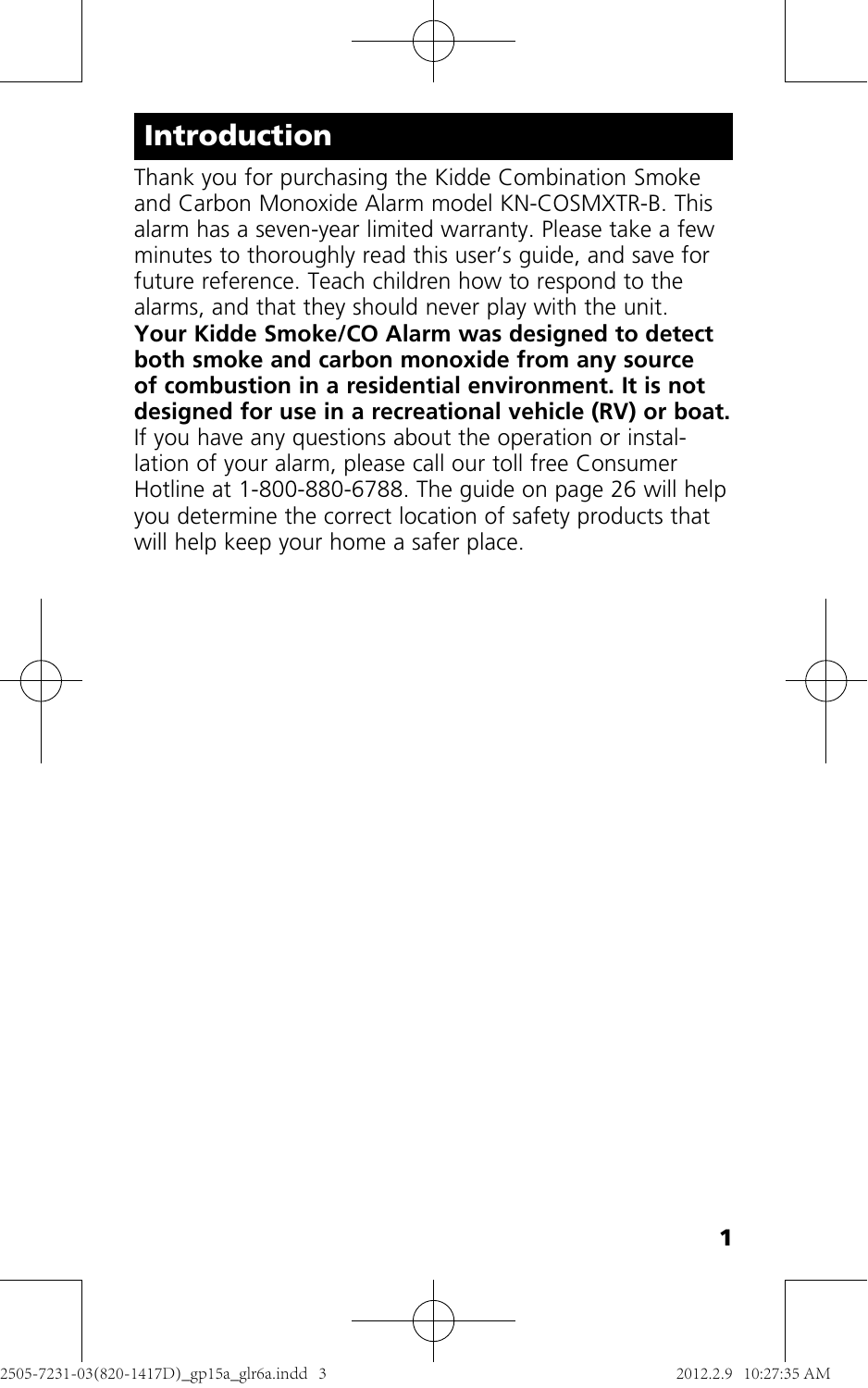# **FRONT**

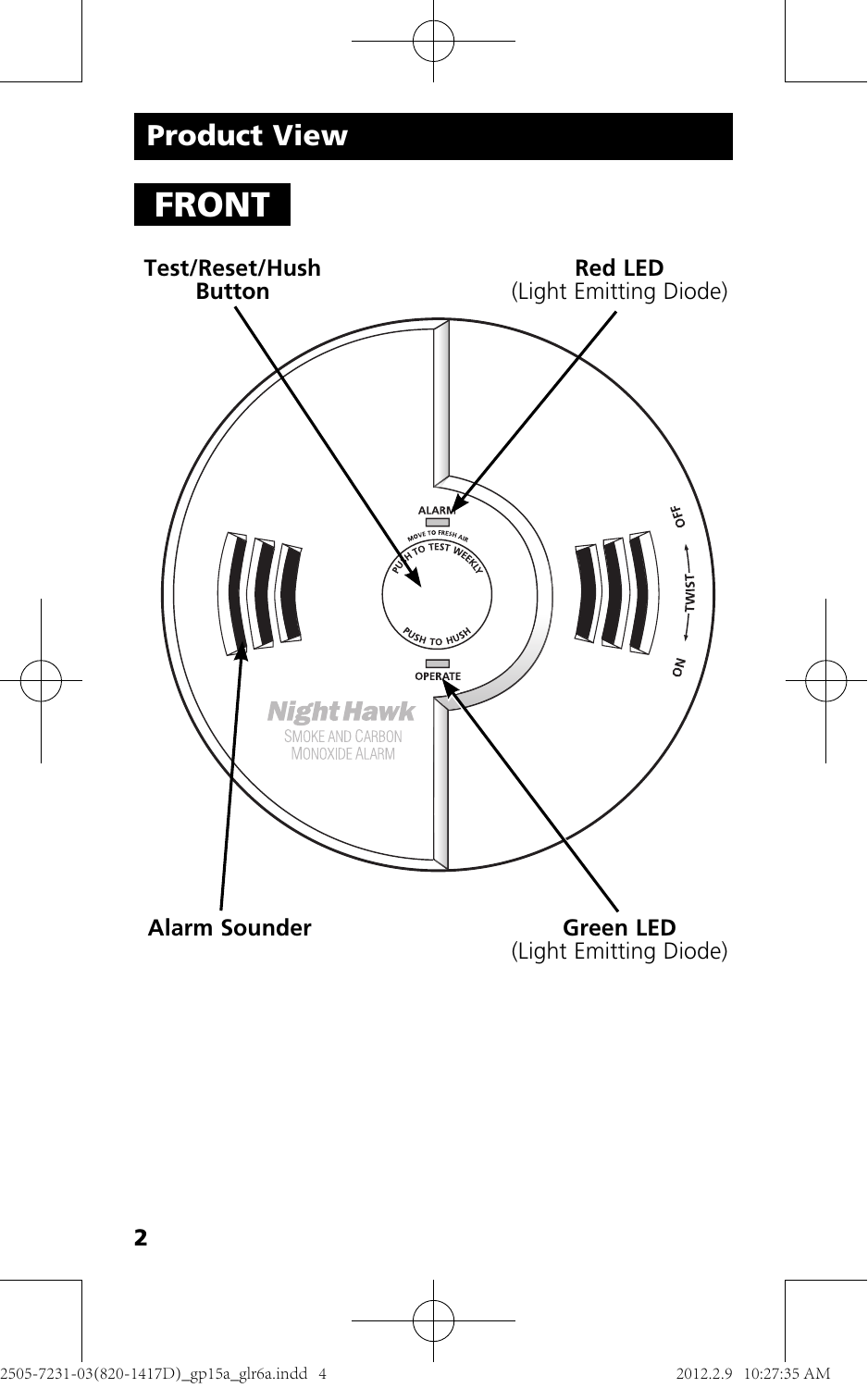# **BACK**



**Battery Placement**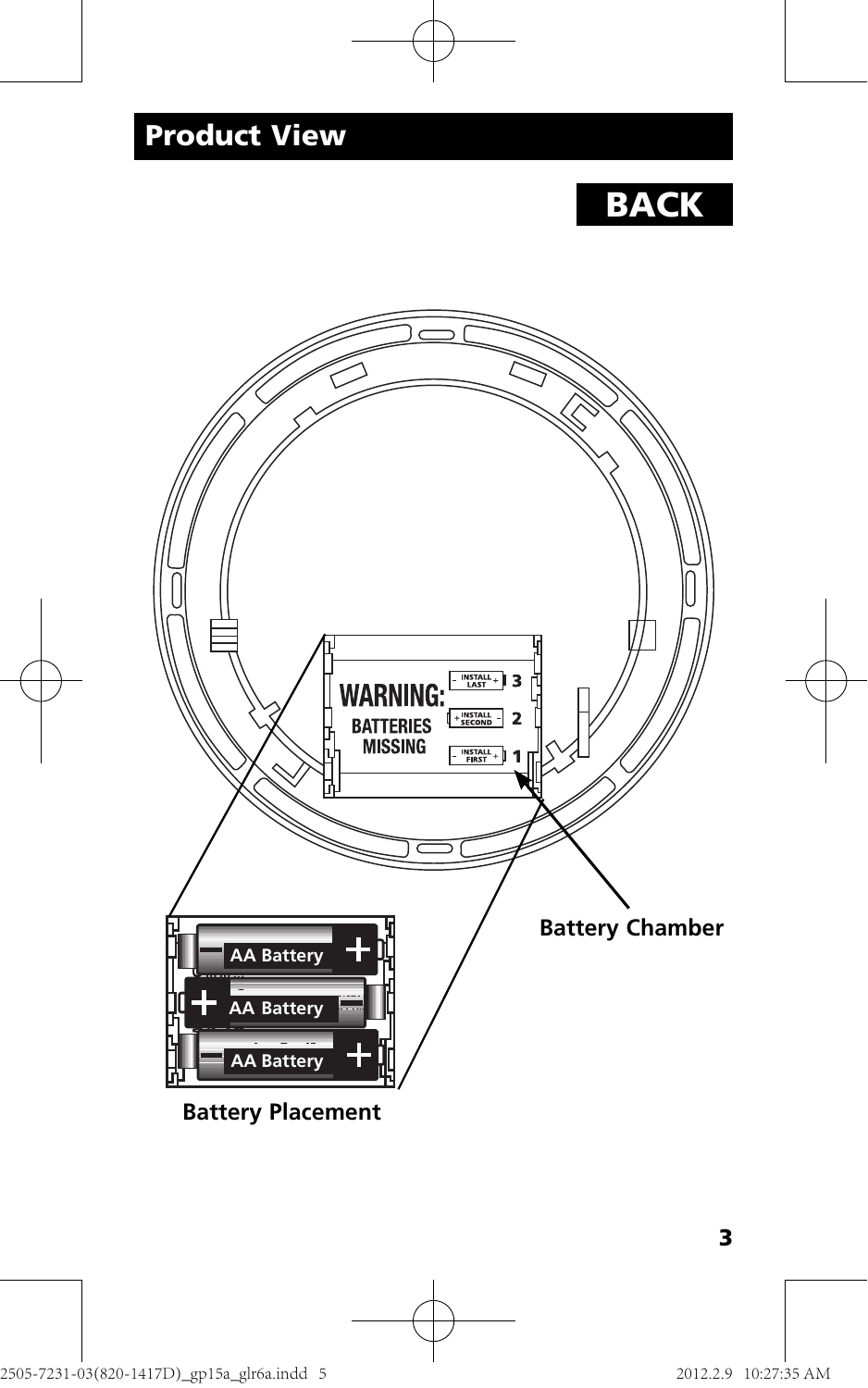### **Features**

- Permanent independent smoke and carbon monoxide sensors.
- **Smoke alarm takes precedence when both smoke and carbon monoxide are present.**

 • Alarm/Voice message warning system that alerts you of the following conditions in the manner described below, thus eliminating any confusion over which alarm is sounding:

- **FIRE:** The alarm/voice pattern is three long alarm beeps followed by the verbal warning message *"FIRE! FIRE!"*. This pattern is repeated until the smoke is eliminated. The red LED light will flash while in alarm/voice mode.
- **CARBON MONOXIDE:** The alarm/voice pattern is four short alarm beeps followed by the verbal warning message *"WARNING! CARBON MONOXIDE!"*. After four minutes the alarm/voice pattern will sound **once every minute** until the unit is reset, or the CO eliminated. The red LED light will flash while in alarm/voice mode.
- **LOW BATTERY:** When the batteries are low and need replacing the red LED light will flash and the unit will "chirp" one time, followed by the warning message *"LOW BATTERY"*. This cycle will occur once every minute for the first hour. After the first hour the red LED light will continue to flash every minute accompanied by the **"chirp" only sound**. The voice message *"LOW BATTERY"* will sound once every fifteen minutes during the "chirp" only cycle. This will continue for at least seven days.
- One "chirp" every 30 seconds is an indication that the alarm is malfunctioning. If this occurs call the Consumer Hotline at 1-800-880-6788.
- After seven (7) years of cumulative power up, this unit will "chirp" twice every 30 seconds. This is an "opera tional end of life" feature which will indicate that it is time to replace the alarm.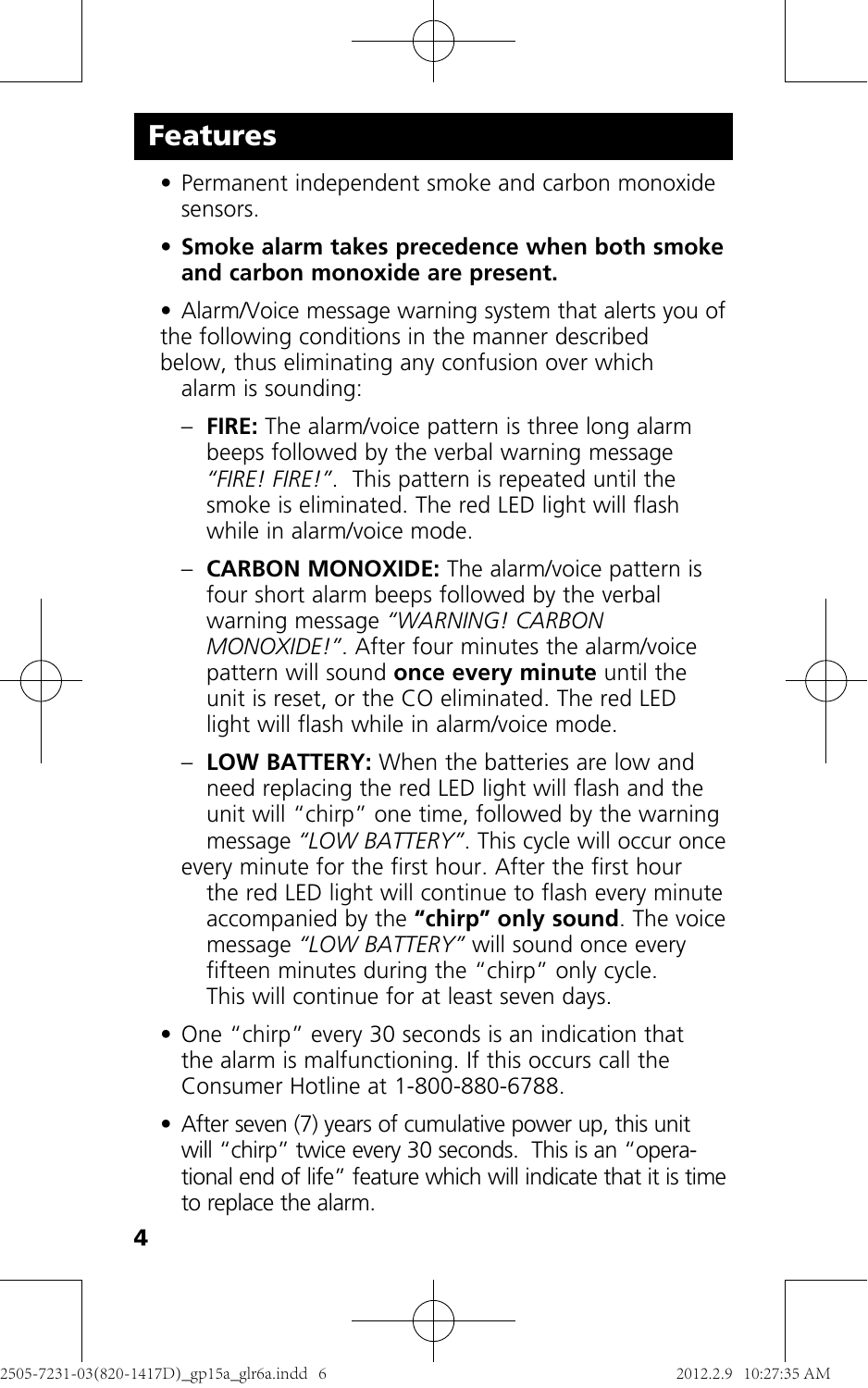### **Features**

- Loud 85 decibel alarm
- Nuisance alarm reduction
- Advanced ion fire detection
- Oversized test button for easy activation
- Test button performs the following functions:

 – Tests the units electronics and verifies proper unit operation

- Resets the unit during CO alarm
- Peak Level Memory (see page 16)
- Activates or Cancels Hush® Feature (see page 16)
- Mounting bracket designed for easy orientation of the unit
- Green and red LED lights that indicate normal operation and alarm status
	- **Green Light**: The green LED light flashes every 30 seconds to indicate the unit is operating properly and once every 2 seconds to indicate the unit is in HUSH® mode. The green light also flashes before a CO reading is taken and when any button is pressed.
	- **Red Light**: When a dangerous level of smoke or carbon monoxide is detected the red LED light will flash and the corresponding alarm pattern (depending on the source) will sound. If the unit malfunctions, the red LED light will flash and the unit will chirp every 30 seconds indicating a system problem.
- Powered by three (3) AA batteries
- Battery lockout system that prohibits installation without using three batteries
- Tamper Resist Feature that deters children and others from removing the alarm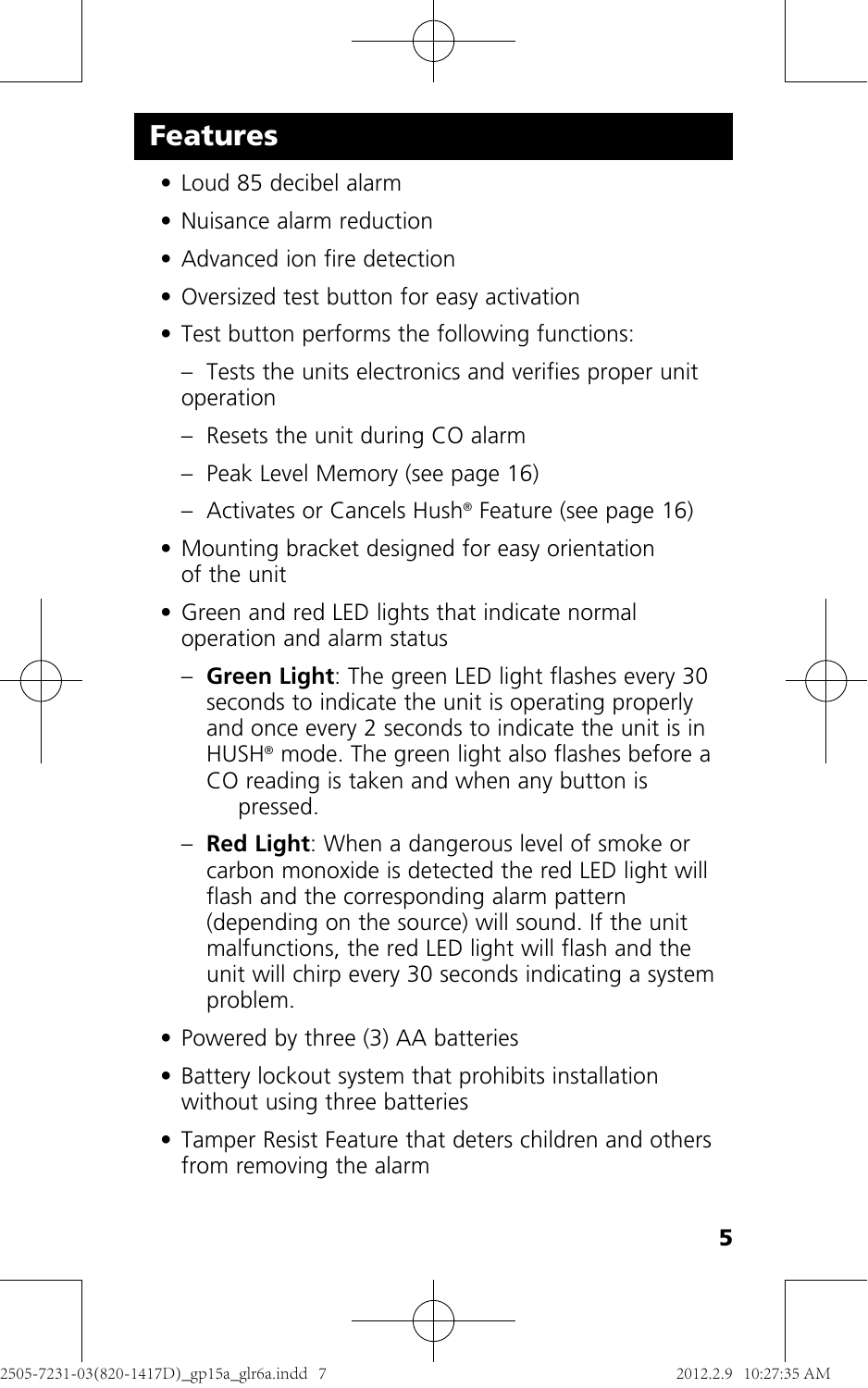### **Smoke Alarm Features**

#### **Smoke Alarm**

The smoke alarm monitors the air for products of combustion that are produced when something is burning or smoldering. When smoke particles in the smoke sensor reach a specified concentration, the alarm/voice message warning system will sound, and be accompanied by the flashing red LED light. **The smoke alarm takes precedence when both smoke and carbon monoxide are present.** 

NFPA 72 states: Life safety from fire in residential occupancies is based primarily on early notification to occupants of the need to escape, followed by the appropriate egress actions by those occupants. Fire warning systems for dwelling units are capable of protecting about half of the occupants in potentially fatal fires. Victims are often intimate with the fire, too old or young, or physically or mentally impaired such that they cannot escape even when warned early enough that escape should be possible. For these people, other strategies such as protection-in-place or assisted escape or rescue are necessary.

- Smoke alarms are devices that can provide early warn ing of possible fires at a reasonable cost; however, alarms have sensing limitations. Ionization sensing alarms may detect invisible fire particles (associated with fast flaming fires) sooner than photoelectric alarms. Photoelectric sensing alarms may detect visible fire particles (associated with slow smoldering fires) sooner than ionization alarms. Home fires develop in different ways and are often unpredictable. For maximum protection, Kidde recommends that both Ionization and Photoelectric alarms be installed.
- A battery powered alarm must have a battery of the specified type, in good condition and installed properly.
- AC powered alarms (without battery backup) will not operate if the AC power has been cut off, such as by an electrical fire or an open fuse.
- Smoke alarms must be tested regularly to make sure the batteries and the alarm circuits are in good operating condition. **<sup>6</sup>**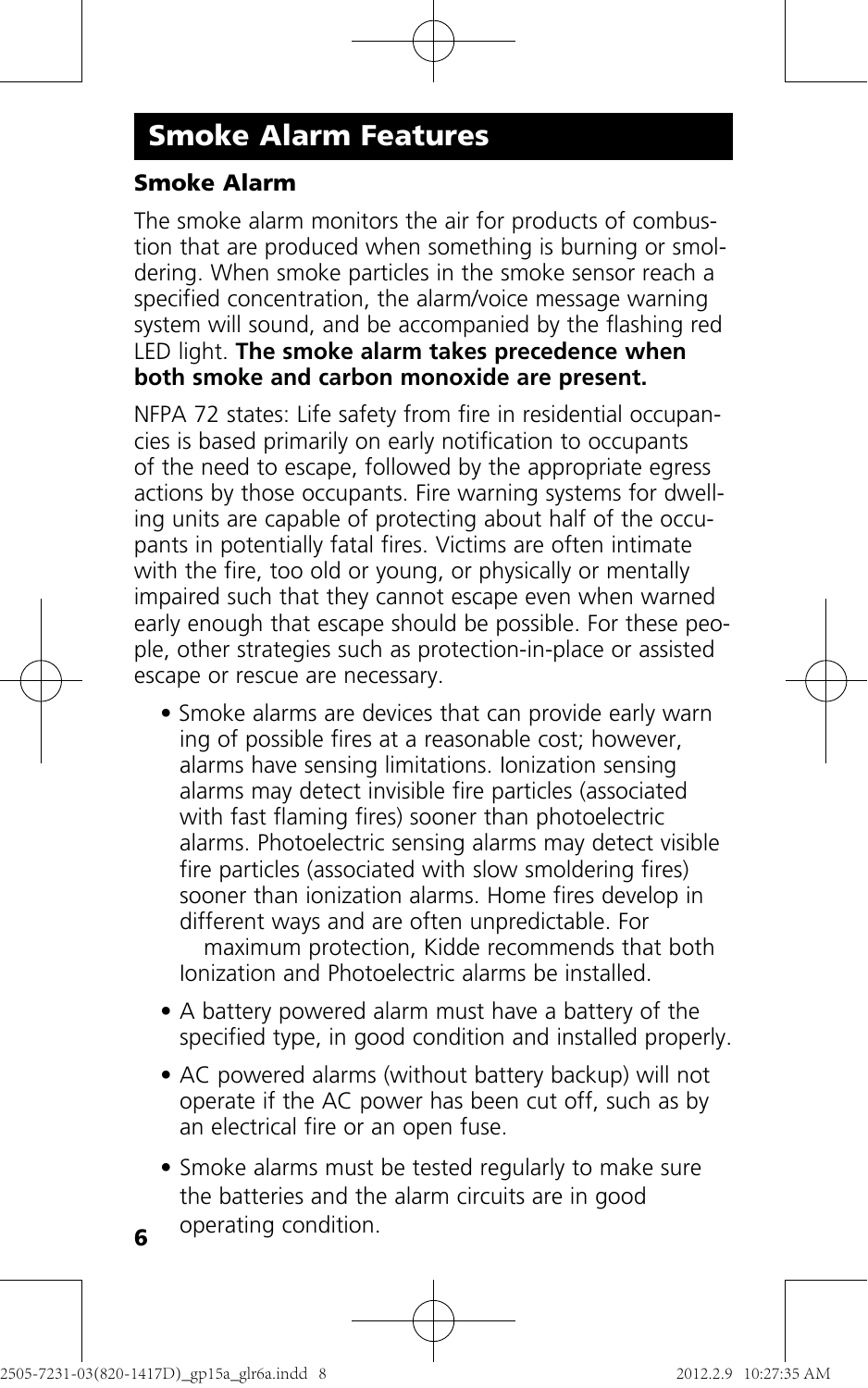### **Carbon Monoxide Alarm Features**

- Smoke alarms cannot provide an alarm if smoke does not reach the alarm. Therefore, smoke alarms may not sense fires starting in chimneys, walls, on roofs, on the other side of a closed door or on a different floor.
- If the alarm is located outside the bedroom or on a different floor, it may not wake up a sound sleeper.
- The use of alcohol or drugs may also impair one's ability to hear the smoke alarm. For maximum protection, a smoke alarm should be installed in each sleeping area on every level of a home.
- Although smoke alarms can help save lives by providing an early warning of a fire, they are not a substitute for an insurance policy. Home owners and renters should have adequate insurance to protect their lives and property.

#### **Carbon Monoxide (CO) Alarm**

The carbon monoxide (CO) alarm monitors the air for the presence of CO. It will alarm when there are high levels of CO present, and when there are low levels of CO present over a longer period of time. When a CO condition matches either of these situations, the alarm/voice message warning system will sound, and be accompanied by the flashing red LED light. The carbon monoxide sensor uses an electrochemical technology.

#### **CAUTION: This alarm will only indicate the presence of carbon monoxide gas at the sensor. Carbon monoxide gas may be present in other areas.**

Individuals with medical problems may consider using warning devices which provide audible and visual signals for carbon monoxide concentrations under 30 ppm.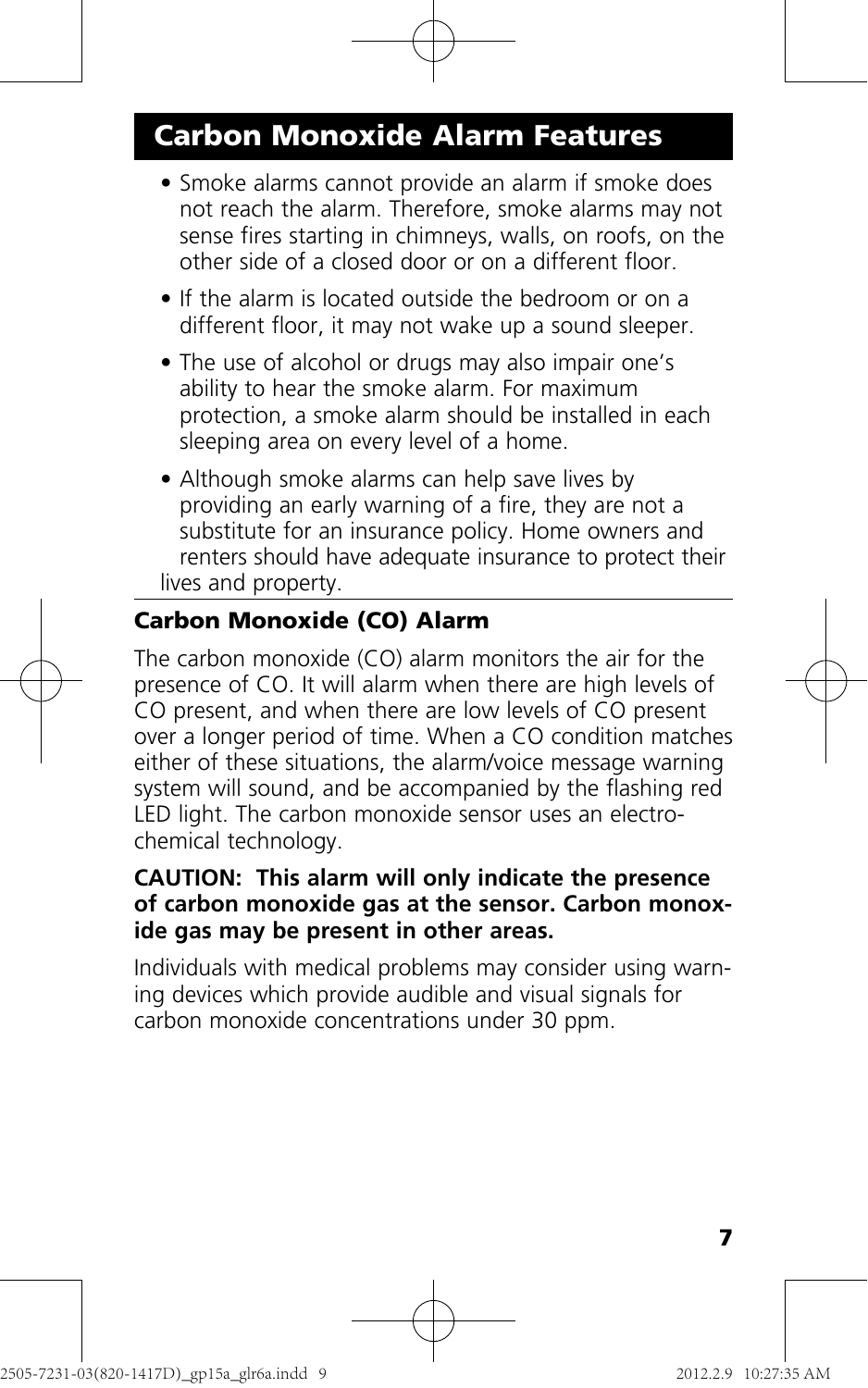#### **Step 1: Installing Batteries**

**Batteries were not installed at the factory and must be installed for the unit to operate!** Install the three (3) AA batteries in the back of the Smoke/CO Alarm.

 • The mounting plate must be removed from the back of the unit to install batteries. To remove, hold the mounting plate and twist counterclockwise (left).

#### **Batteries Must Be Installed in Order Shown Below:**



- The battery polarity markings on the bottom of the battery compartment must be adhered to.
- Batteries must be installed in the sequence shown. If the batteries seem difficult to install, they're not being installed in the proper sequence.



- Smoke/CO Alarm will not engage to bracket unless all three batteries are installed. Removal of any or all batteries will render the Smoke/CO Alarm inoperative!
- After the batteries are correctly installed the unit will beep once and the red LED light will flash. After 20-30 seconds the green LED light will flash indicating the unit is now operational.

#### **CAUTION: Your Smoke/CO Alarm is sealed and the cover is NOT removable!**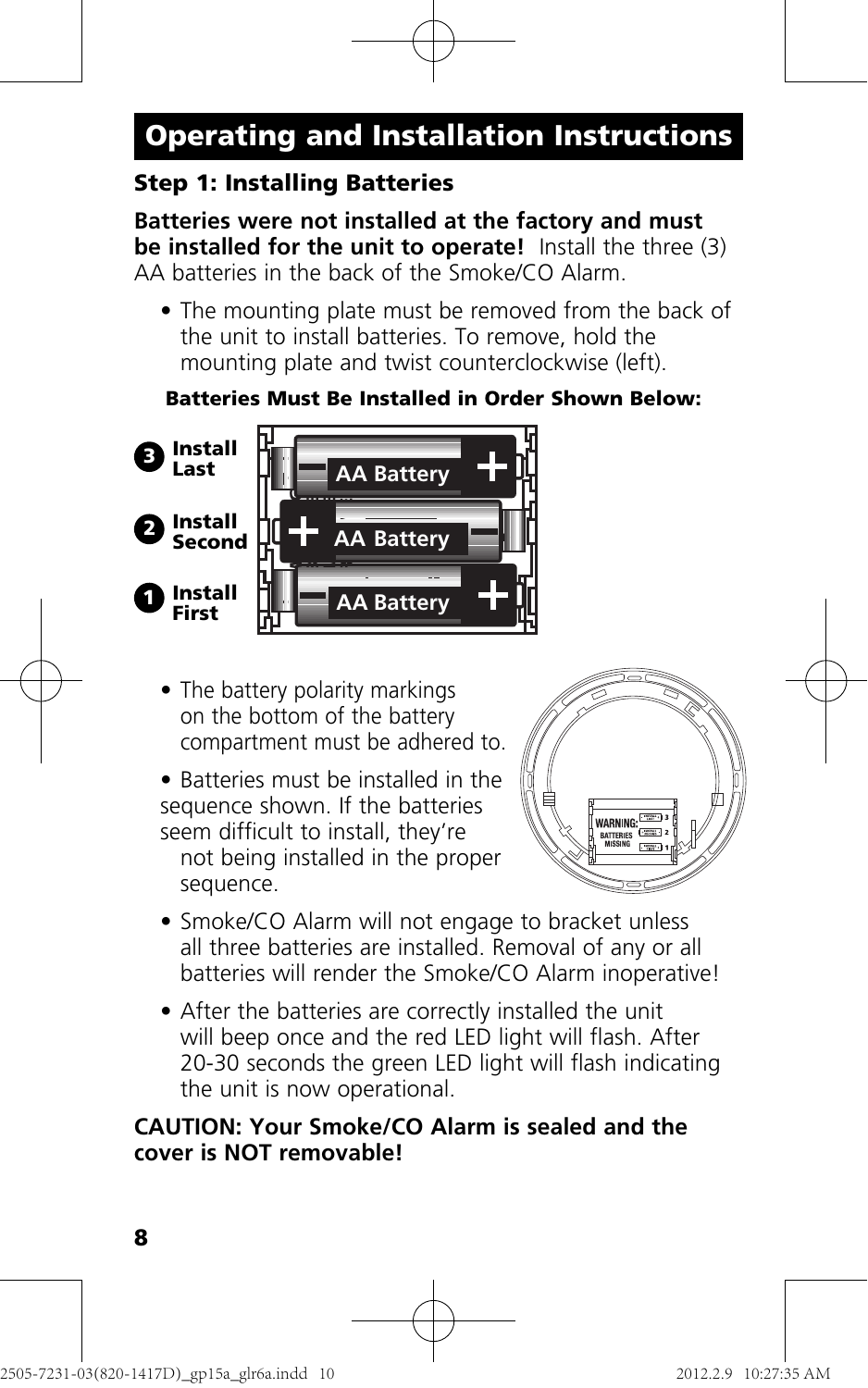#### **Step 2: Installation Instructions**

#### **IMPORTANT: THIS ALARM MUST BE MOUNTED ON A CEILING OR WALL. IT WAS NOT DESIGNED FOR USE AS A TABLETOP DEVICE! INSTALL ONLY AS DETAILED!**

#### **A. Recommended Installation Locations:**

Kidde recommends the installation of a Smoke/CO Alarm in the following locations. For maximum protection we suggest an alarm be installed on each level of a multilevel home, including every bedroom, hallways, finished attics and basements. Put alarms at both ends of bedroom, hallway or large room if hallway or room is more than 30 ft. (9.1m) long. If you have only one alarm, ensure it is placed in the hallway outside of the main sleeping area, or in the main bedroom. Verify the alarm can be heard in all sleeping areas.

Locate an alarm in every room where someone sleeps with the door closed. The closed door may prevent an alarm not located in that room from waking the sleeper. Smoke, heat and combustion products rise to the ceiling and spread horizontally. Mounting the alarm on the ceiling in the center of the room places it closest to all points in the room. Ceiling mounting is preferred in ordinary residential construction. When mounting an alarm on the ceiling, locate it at a minimum of 4" (10cm) from the side wall (see diagram A). If installing the alarm on the wall, use an inside wall with the top edge of the alarm at a minimum of 4" (10cm) and a maximum of 12" (30.5cm) below the ceiling (see Diagram A).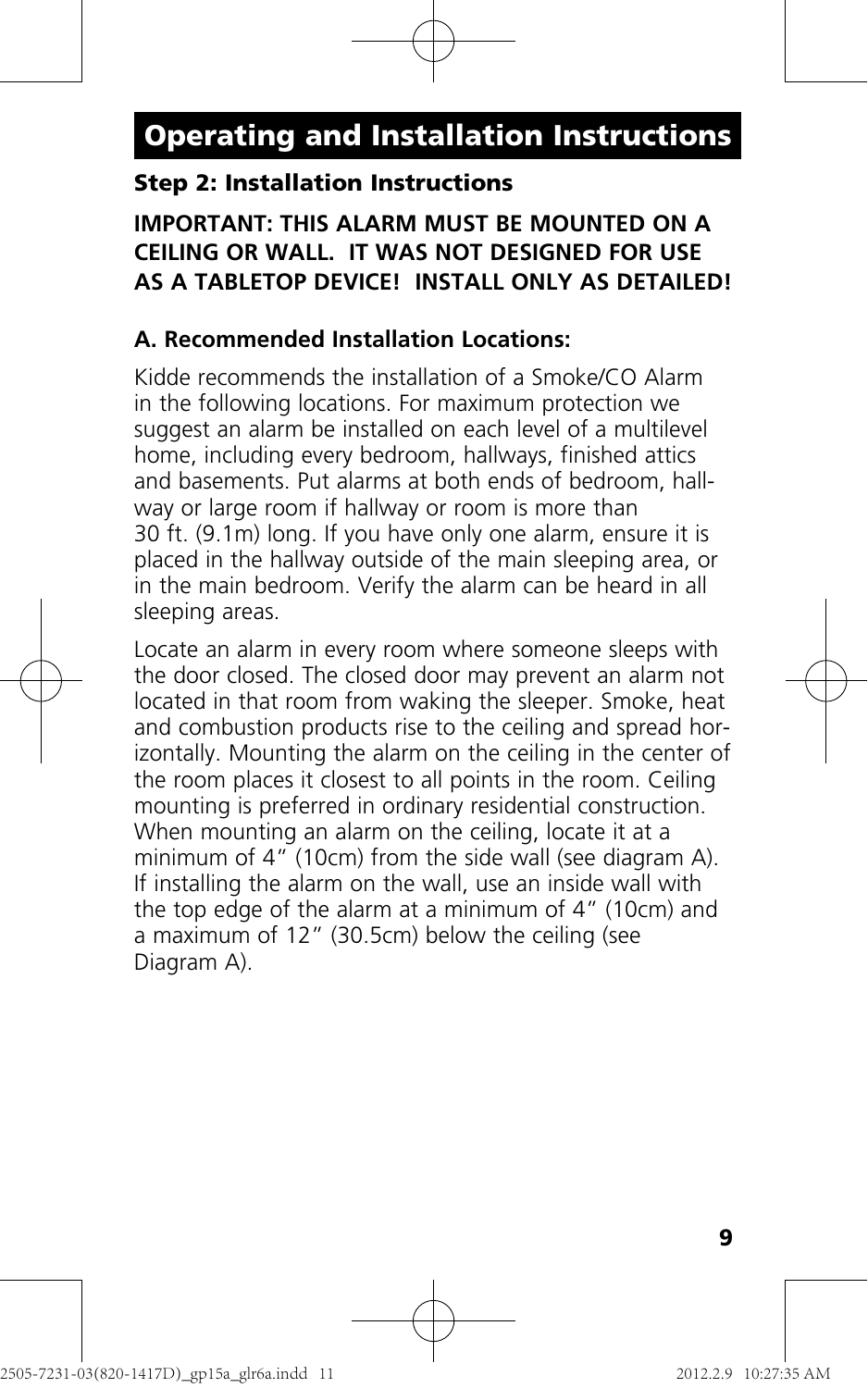#### **Sloped Ceiling Installation:**

The following information is from the National Fire Protection Association and is listed in Fire Code 72. Install Smoke Alarms on sloped, peaked or cathedral ceilings at, or within 3 ft (0.9m) of the highest point (measured horizontally). NFPA 72 states "Smoke alarms in rooms with ceiling slopes greater than 1 ft to 8 ft (.3 m-2.4 m) horizontally shall be located on the high side of the room". NFPA 72 states "A row of alarms shall be spaced and located within 3 ft (0.9 m) of the peak of the ceiling measured horizontally" (See figure 2).

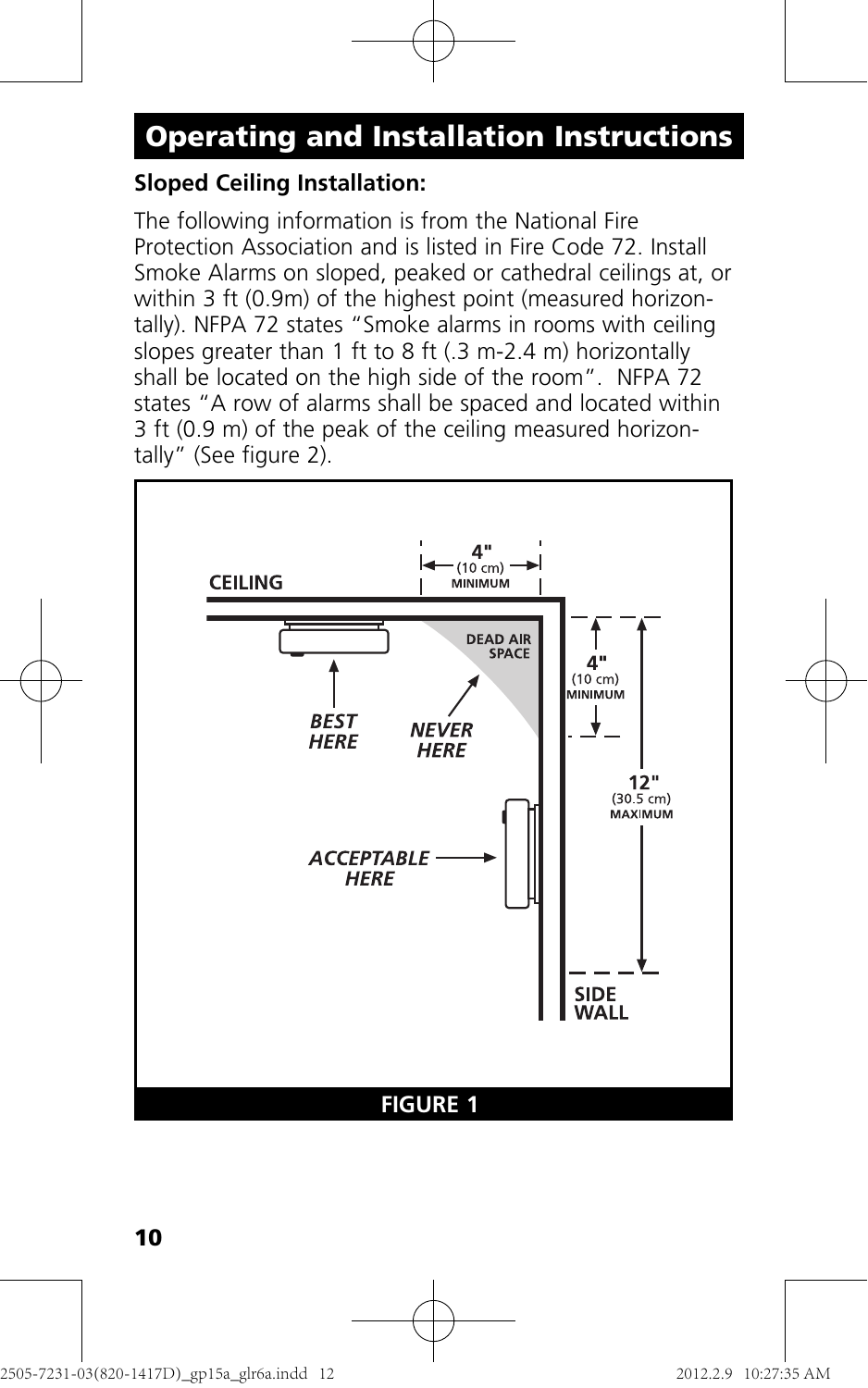

#### **Mobile Homes:**

Modern mobile homes have been designed and built to be energy efficient. Install Smoke/CO alarms as recommended above (refer to Recommended Installation Instructions and figure 1). In older mobile homes that are not well insulated extreme heat or cold can be transferred from the outside to the inside through poorly insulated walls and roof. This may cause a thermal barrier, which can prevent smoke from reaching an alarm mounted on the ceiling. In such mobile homes install your Smoke/CO Alarm on an inside wall with the top edge of the alarm at a minimum of 4 inches (10cm) and a maximum of 12 inches (30.5cm) below the ceiling (See figure 1). If you are not sure about the insulation in your mobile home, or if you notice that the outer walls and ceiling are either hot or cold, install your alarm on an inside wall ONLYL

**THIS EQUIPMENT SHOULD BE INSTALLED IN ACCORDANCE WITH THE NATIONAL FIRE PROTECTION ASSOCIATION'S STANDARD 72 (National Fire Protection Association, Batterymarch Park, Quincy, MA 02269).**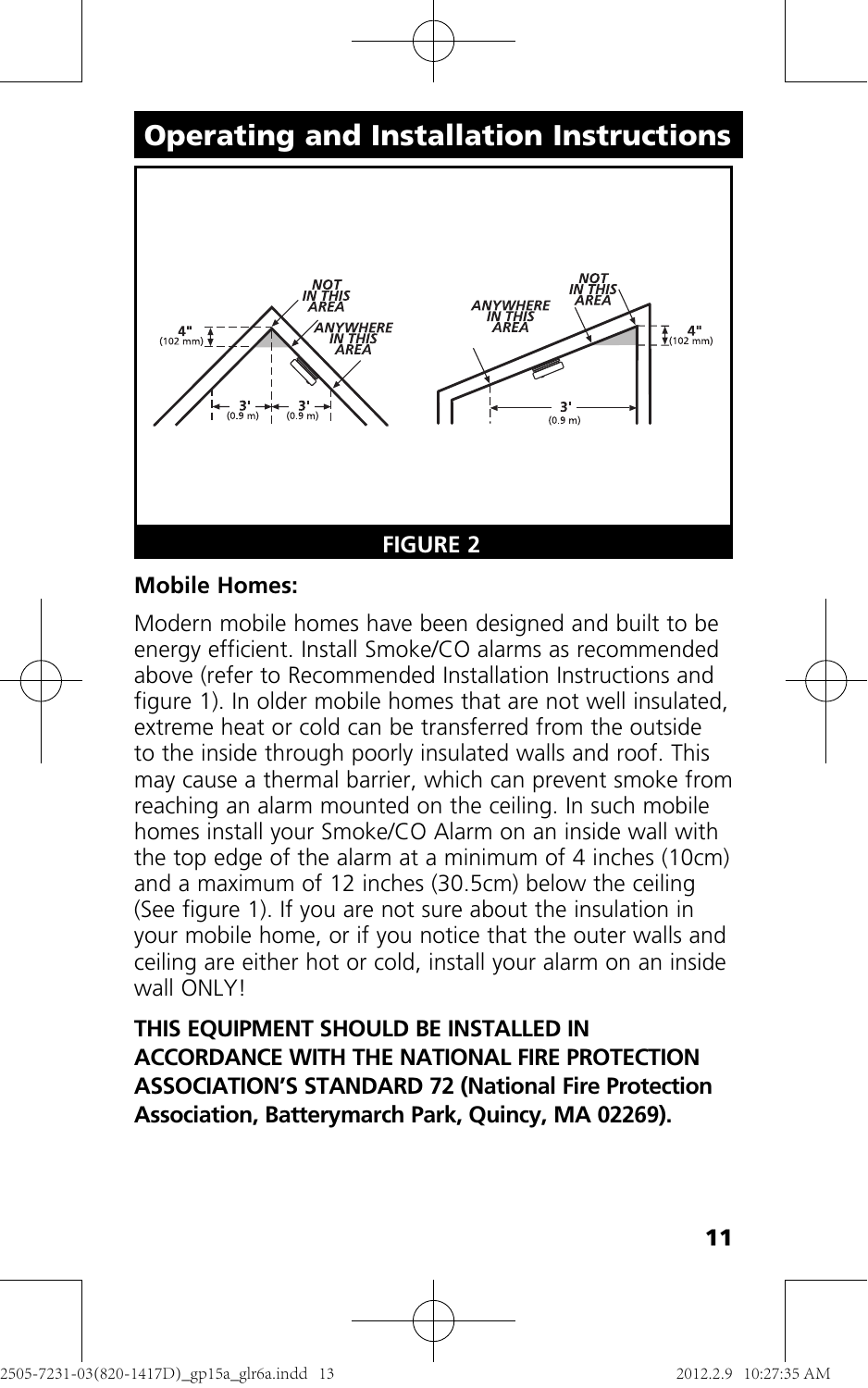

**WARNING - This product is intended for use in ordinary indoor locations of family living units. It is not designed to measure compliance with Occupational Safety and Health Administration (OSHA) commercial or industrial standards.**

#### **B. Where Not to Install:**

#### **Do not install in garages, kitchens, furnace rooms or bathrooms! INSTALL AT LEAST 5 FEET AWAY FROM ANY FUEL BURNING APPLIANCE.**

Do not install within 3 ft (.9m) of the following: The door to a kitchen, or a bathroom that contains a tub or shower, forced air supply ducts used for heating or cooling, ceiling or whole house ventilating fans, or other high air flow areas. Avoid excessively dusty, dirty or greasy areas. Dust, grease or household chemicals can contaminate the alarm's sensors, causing it to not operate properly.

Place the alarm where drapes or other objects will not block the sensors. Smoke and CO must be able to reach the sensors to accurately detect these conditions. Do not install in peaks of vaulted ceilings, "A" frame ceilings or gabled roofs (see diagram A). Keep out of damp and humid areas.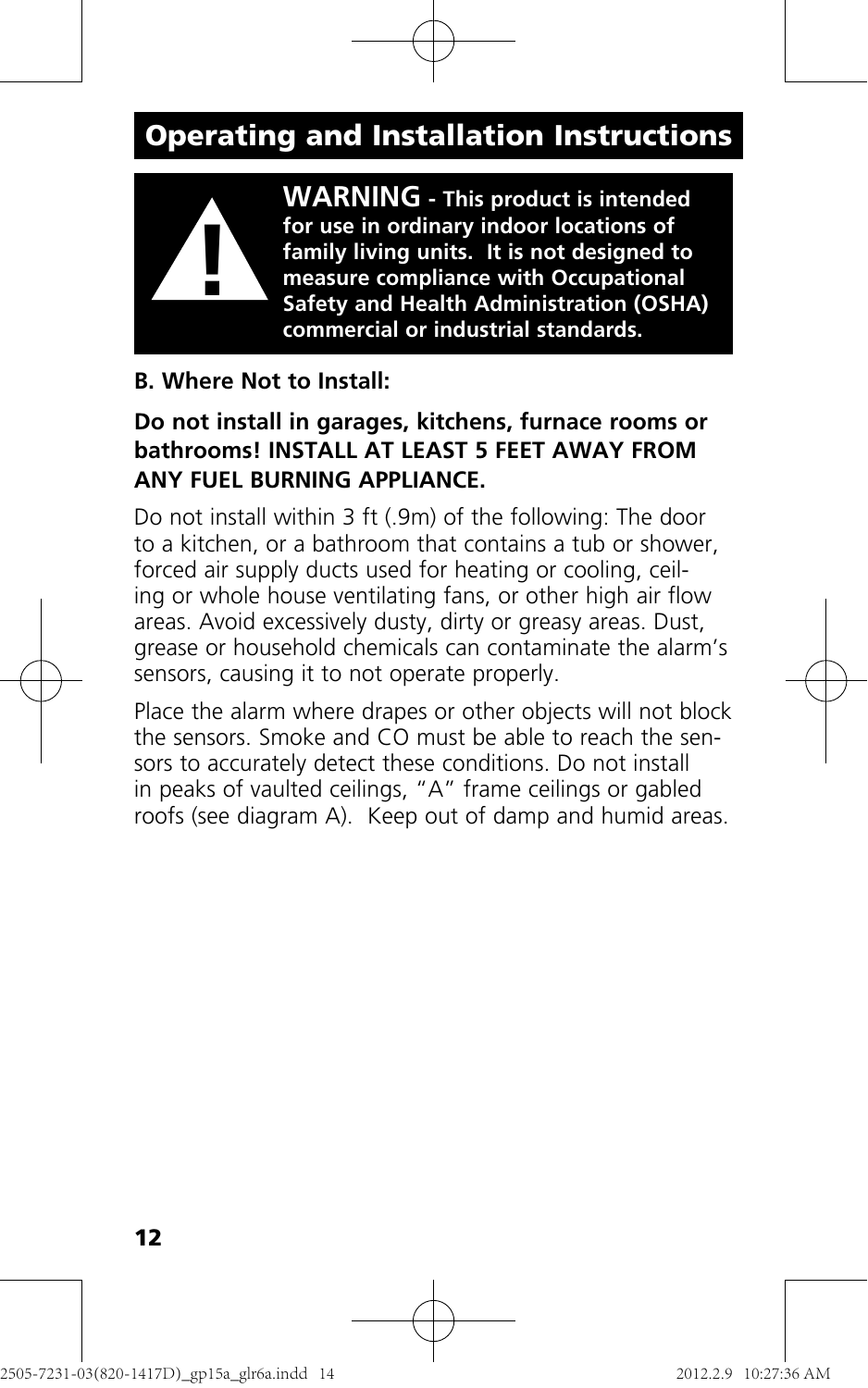Install at least one (1) foot away from fluorescent lights, electronic noise may cause nuisance alarms. Do not place in direct sunlight and keep out of insect infested areas. Extreme temperatures will effect the sensitivity of the Smoke/CO Alarm. Do not install in areas where the temperature is colder than 40 degrees Fahrenheit (4.4 Celsius) or hotter than 100 degrees Fahrenheit (37.8 Celsius), such as garages and unfinished attics. Do not install in areas where the relative humidity (RH) is above 85%. Place away from doors and windows that open to the outside.

Smoke alarms are not to be used with detector guards unless the combination (alarm and guard) has been evaluated and found suitable for that purpose.

#### **C. How to Install:**

To help identify the date to replace the unit, a label has been affixed to the side of the alarm. Write the "Replace by" date (7 years from initial power up) in permanent marker on the label. See Alarm Replacement section for additional information.

Remove mounting plate from the back of the unit by holding the rim of the mounting plate and twisting counterclockwise (left). See Diagram C. Hold the mounting plate against the selected installation location (wall or ceiling) and mark the center of the holes with a pencil.

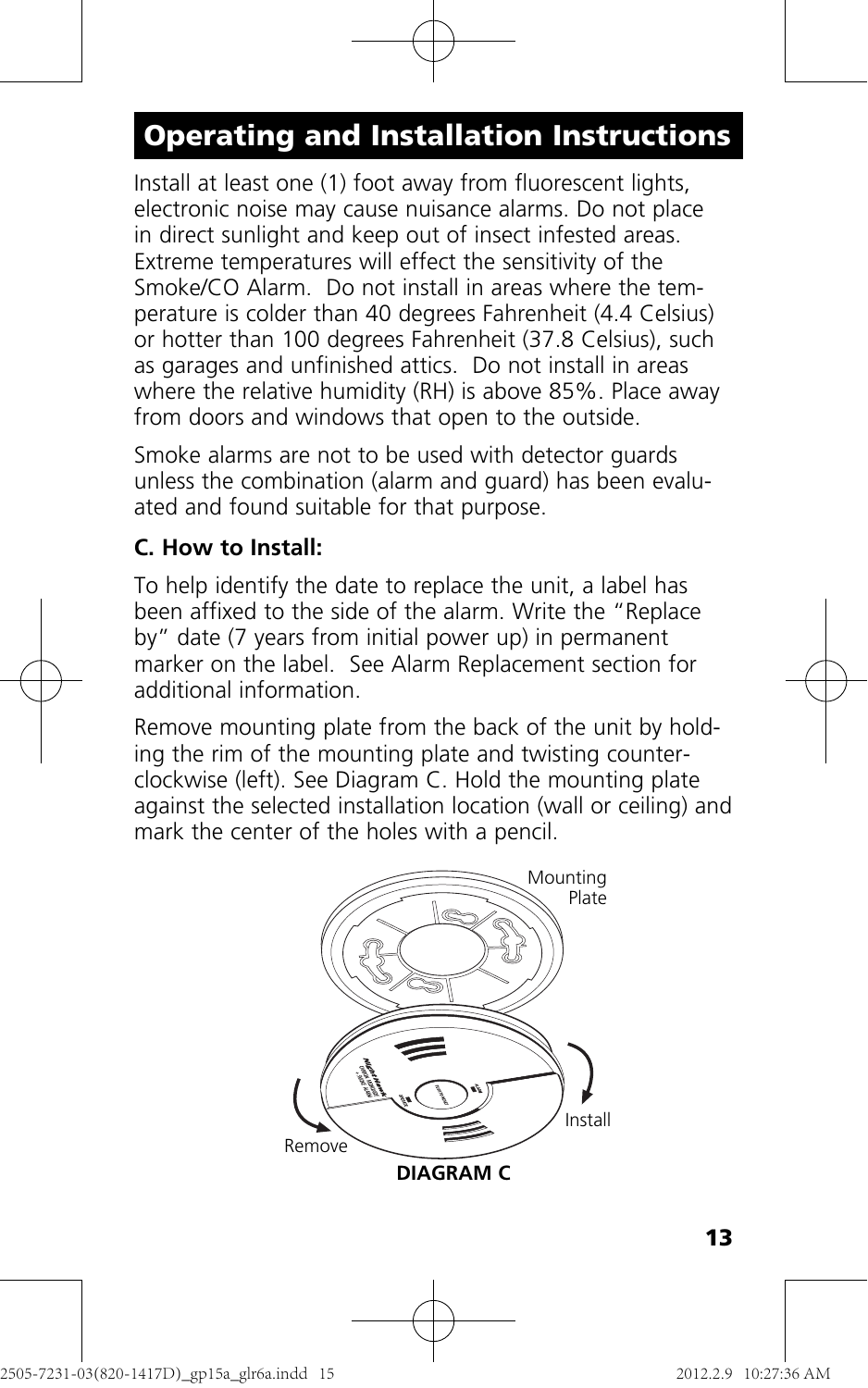To ensure aesthetic alignment of the alarm with the hallway or wall, the "A" line on the mounting plate should be parallel with the hallway when ceiling mounting, or horizontal when wall mounting. See Diagram D.



**DIAGRAM D**

Drill a hole through the pencil marks and use the enclosed screws and anchors (see diagram E) to secure (use 3/16" drill bit for anchor holes). Align the Smoke/CO Alarm with the mounting plate and rotate clockwise (right) until the unit is aligned. Screw and anchor accessories are supplied.



Two labels are included with your alarm. They have important information on what to do in case of an alarm. Add the phone number of your emergency provider (Fire Department or 911) in the space provided. Place one label next to the alarm after it is mounted, and one label near a fresh air source such as a door or window.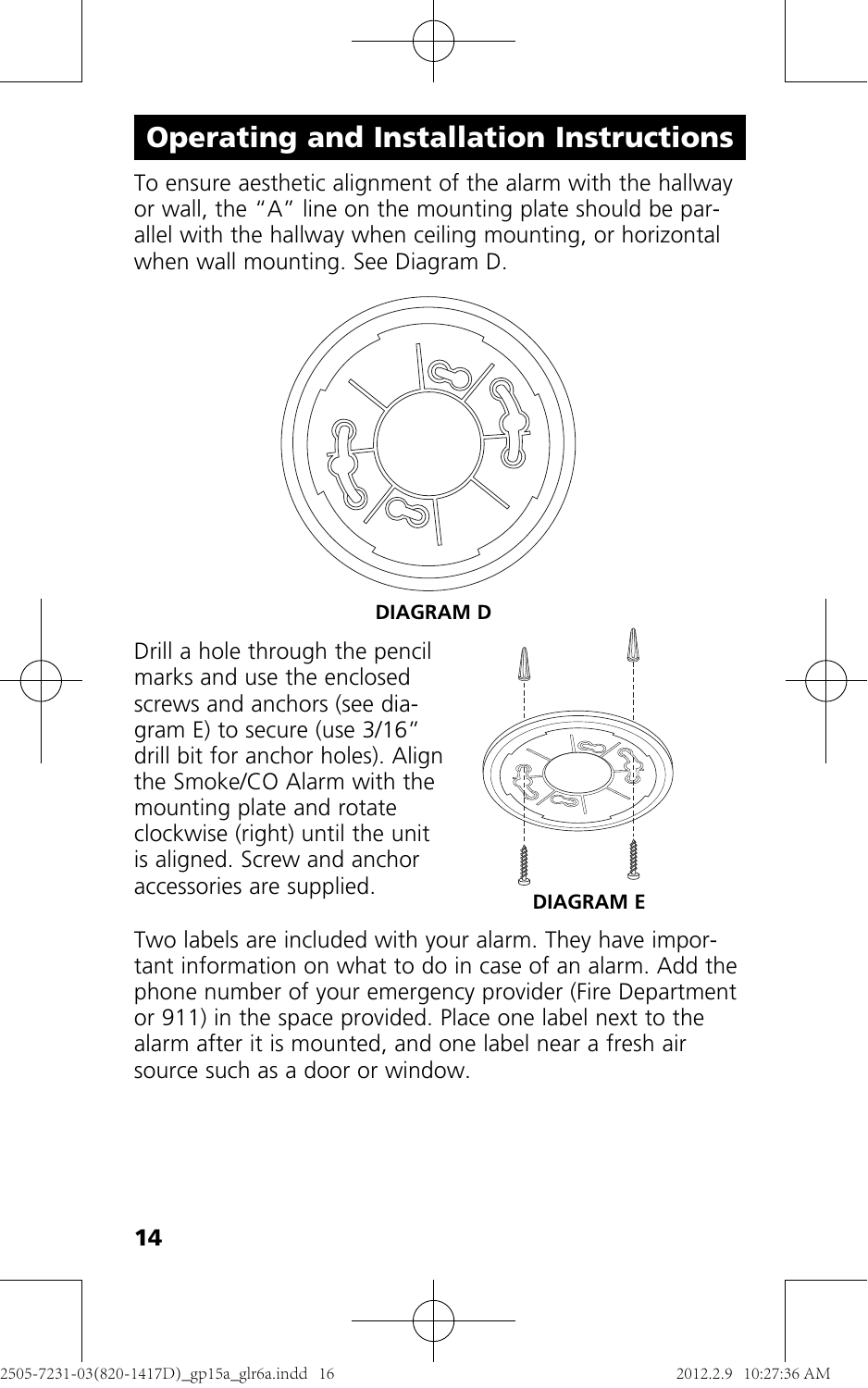#### **D. Tamper Resist Feature:**

To make your smoke alarm tamper resistant, a tamper resist feature has been provided. Activate the tamper resist feature by breaking off the four posts in the square holes in the trim ring (see figure A). When the posts are broken off, the tamper resist tab on the base is allowed to engage the mounting bracket. Rotate the alarm onto the mounting bracket until you hear the tamper resist tab snap into place, locking the alarm on the mounting bracket. Using the tamper resist feature will help deter children and others from removing the alarm from bracket. NOTE: To remove the alarm when the tamper resist tab is engaged, press down on the tamper resist tab, and rotate the alarm off of the bracket (see figure B).





**FIGURE A**





**FIGURE B**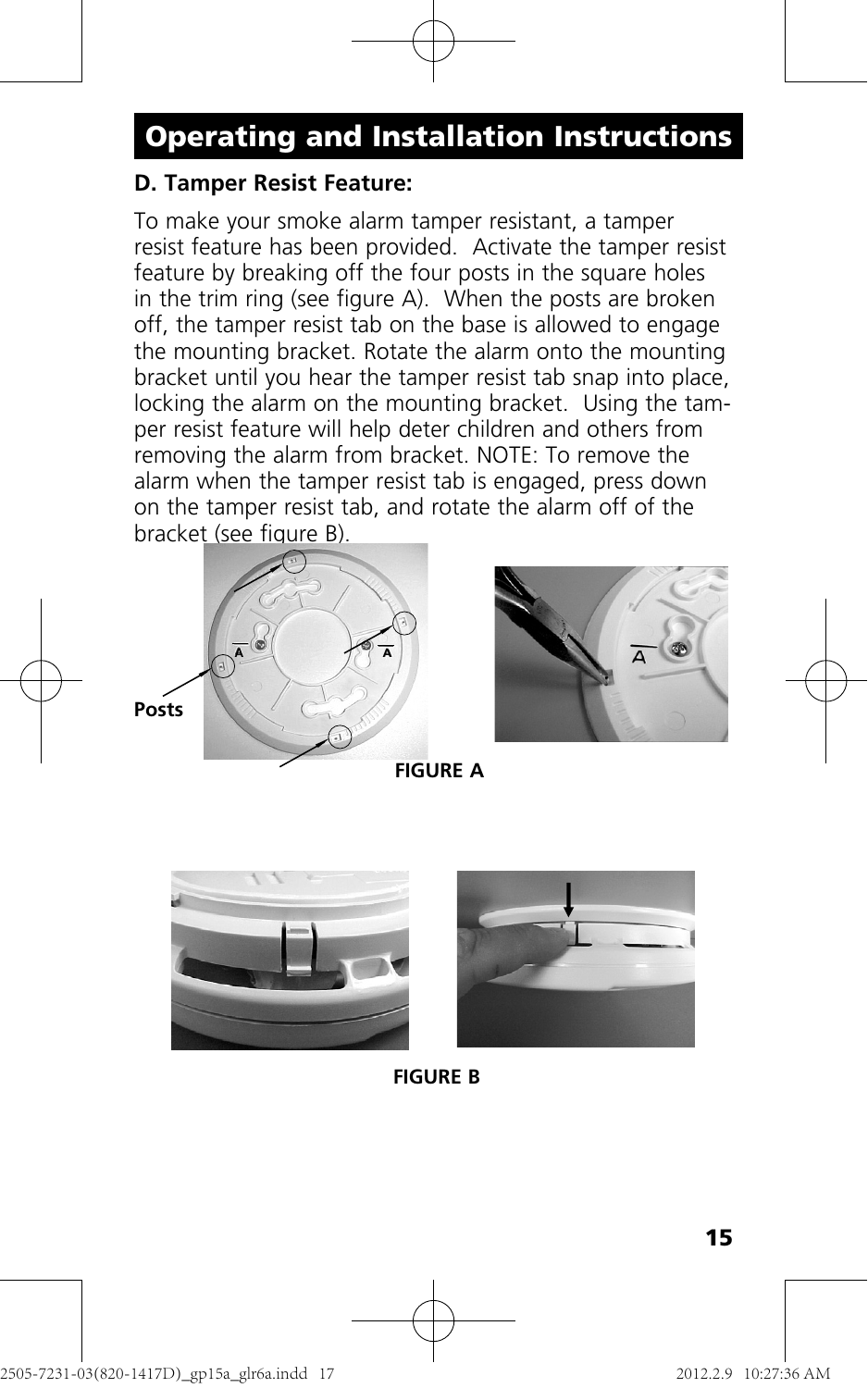#### **Step 3: Testing the Alarm**

The test button has four purposes. It tests the unit's electronics, resets the alarm, activates the Hush® feature, and activates the peak level memory.

#### **CAUTION: Due to the loudness (85 decibels) of the alarm, always stand an arms length away from the unit when testing.**

- **To test:** Press and release the test/reset button and a series of beeps will sound, followed by the message *"Fire! Fire!"*, then another two series of beeps and the message *"Warning! Carbon Monoxide"*, followed by 4 additional short beeps.
- **Reset:** If the Smoke/CO Alarm is sounding a CO alarm, pressing the test/reset button will silence the alarm. If the CO condition that caused the alert continues, the alarm will reactivate. Reactivation times depend on the amount of CO present. See page 21.
- **Hush®:** If the Smoke/CO Alarm is sounding a Smoke alarm, pressing the test/reset button will temporarily silence the alarm. If the smoke level continues to build, the alarm will reactivate. See Step 4: Hush® Control Feature.
- **Peak Level Memory:** If the green LED is blinking once every 16 seconds, the unit has detected a hazardous condition. If the unit has detected a CO level of 100 PPM or greater, pushing the Test/Reset button will result in a voice message "Caution, carbon monoxide previously detected". Peak level also happens if the unit detects smoke and then comes out of alarm. However, there is no voice message if the unit is in peak level due to smoke. When the Test/Reset button is pushed, the unit exhibits a normal PTT if in peak level due to smoke.

**Weekly testing is required!** If at anytime it does not perform as described, verify the three batteries are installed correctly and that they don't need replacing. Clean dust and other buildup off the unit. If it still doesn't operate properly call the Consumer Hotline at 1-800-880-6788.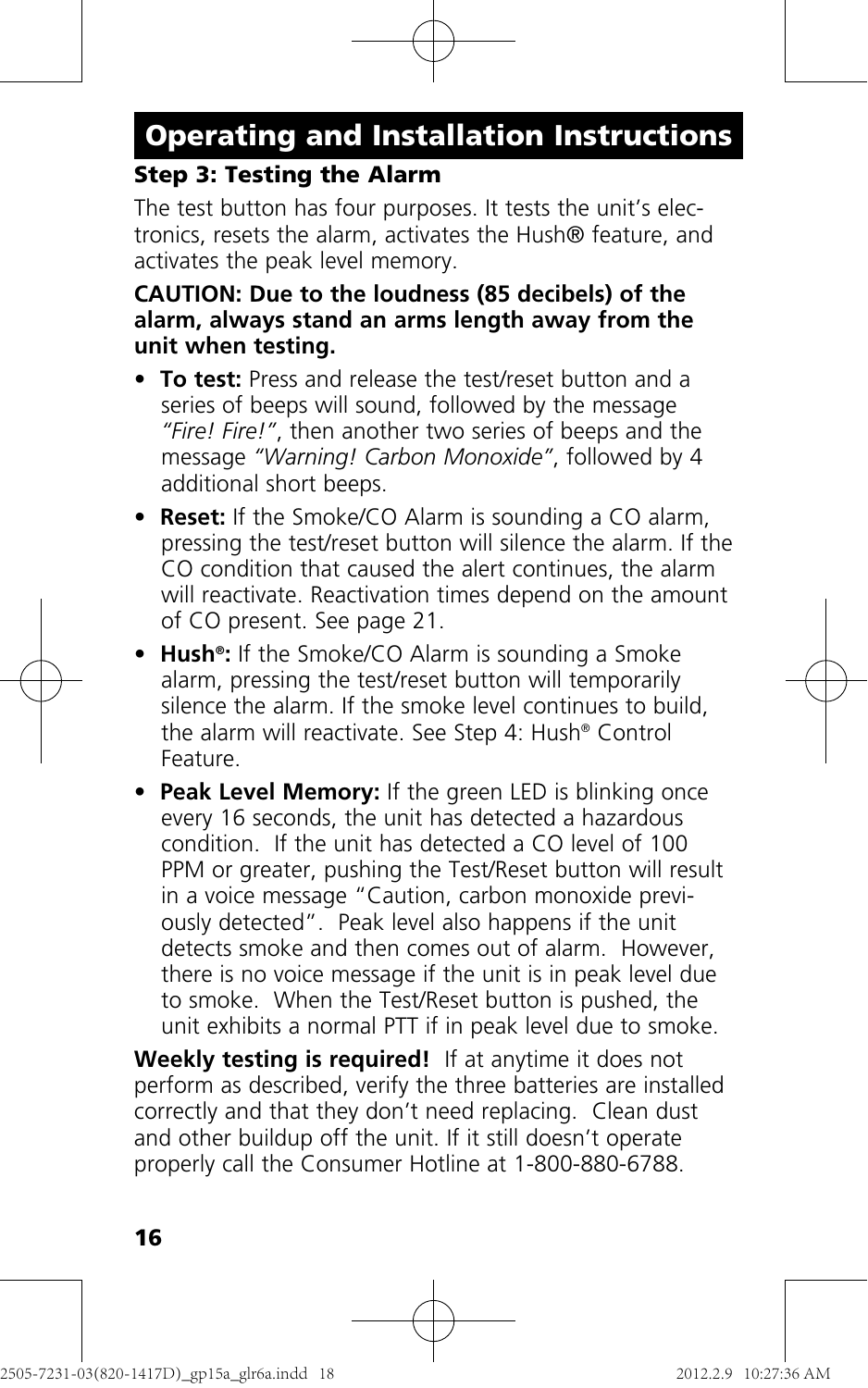### **Step 4: Hush® Control Feature**

The Hush® feature has the capability of temporarily desensitizing the smoke alarm circuit for approximately 10 minutes. This feature is to be used only when a known alarm condition, such as smoke from cooking, activates the alarm. You can put your Smoke/CO Alarm in Hush® mode by pushing the test/reset button. The unit will give a voice message "Hush mode activated." If the smoke is not too dense, the alarm will silence immediately and the green LED light will flash every 2 seconds for approximately 10 minutes. This indicates that the smoke alarm is in a temporarily desensitized condition. Your Smoke/ CO Alarm will automatically reset after approximately 10 minutes. When the unit returns to normal operation after being in Hush® mode the alarm will sound if smoke is still present. The Hush® feature can be used repeatedly until the air has been cleared of the condition causing the alarm. While the unit is in Hush® mode, pushing the test/reset button on the alarm will also end the Hush® period. The unit will give a voice message "Hush mode cancelled."

#### **NOTE: DENSE SMOKE WILL OVERRIDE THE HUSH® CONTROL FEATURE AND SOUND A CONTINUOUS ALARM. CAUTION: BEFORE USING THE ALARM HUSH® FEATURE, IDENTIFY THE SOURCE OF THE SMOKE AND BE CERTAIN A SAFE CONDITION EXISTS.**

#### **Step 5: Peak Level Memory**

if the green LED is blinking once every 16 seconds, the unit has detected a hazardous condition. If the CO sensor has detected a CO level of 100 PPM or higher since last reset, it will be recorded by the Peak Level Memory function. To access the Peak Level Memory press the test/reset button. If a reading of 100 PPM or higher has been recorded the unit will give a voice message "Caution, Carbon Monoxide previously detected." If you've been away from home this feature allows you to check if there was a CO reading of 100 PPM, or higher, during your absence. Pushing the test/reset button resets the memory. It's also reset when the batteries are removed. There is no voice message associated with peak level due to smoke. When the test/reset button is pushed, the unit exhibits a normal PTT if the peak level is due to smoke.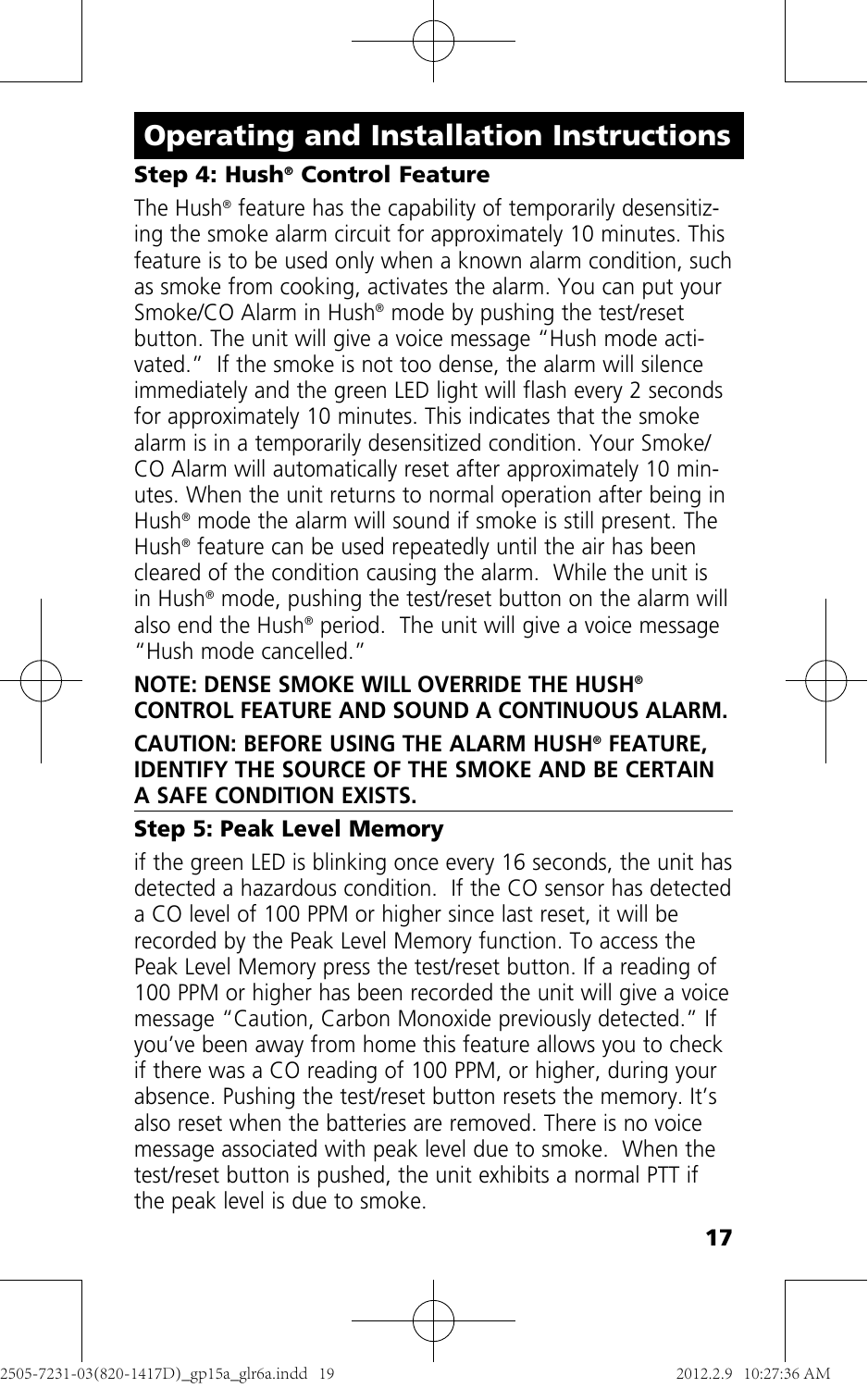### **NEVER IGNORE THE SOUND OF THE ALARM! What To Do When The Alarm Sounds!**

Determining what type of alarm has sounded is easy with your Kidde Combination Smoke/CO Alarm. The voice message warning system will inform you of the type of situation occurring. Refer to the Features section on page 4 for a detailed description of each alarm pattern.

#### *When the smoke alarm sounds:*

Smoke alarms are designed to minimize false alarms. Cigarette smoke will not normally set off the alarm, unless the smoke is blown directly into the alarm. This unit contains advanced technology designed to reduce nuisance alarms, such as from cooking particles. However, large quantities of combustible particles from spills or broiling could still cause the unit to alarm. Careful location of the unit away from the kitchen area will give the maximum nuisance alarm protection. Combustion particles from cooking may set off the alarm if located too close to the cooking area. Large quantities of combustible particles are generated from spills or when broiling. Using the fan on a range hood which vents to the outside (non- recirculating type) will also help remove these combustible products from the kitchen.

If the alarm sounds, check for fires first. If a fire is discovered follow these steps. Become thoroughly familiar with these items, and review with all family members!

- Alert small children in the home. Children sleep very sound and may not be awakened by the sound of the smoke alarms.
- Leave immediately using one of your planned escape routes (see page 25). Every second counts, don't stop to get dressed or pick up valuables.
- Before opening inside doors look for smoke seeping in around the edges, and feel with the back of your hand If the door is hot use your second exit. If you feel it's safe, open the door very slowly and be prepared to close immediately if smoke and heat rush in.
- If the escape route requires you to go through smoke,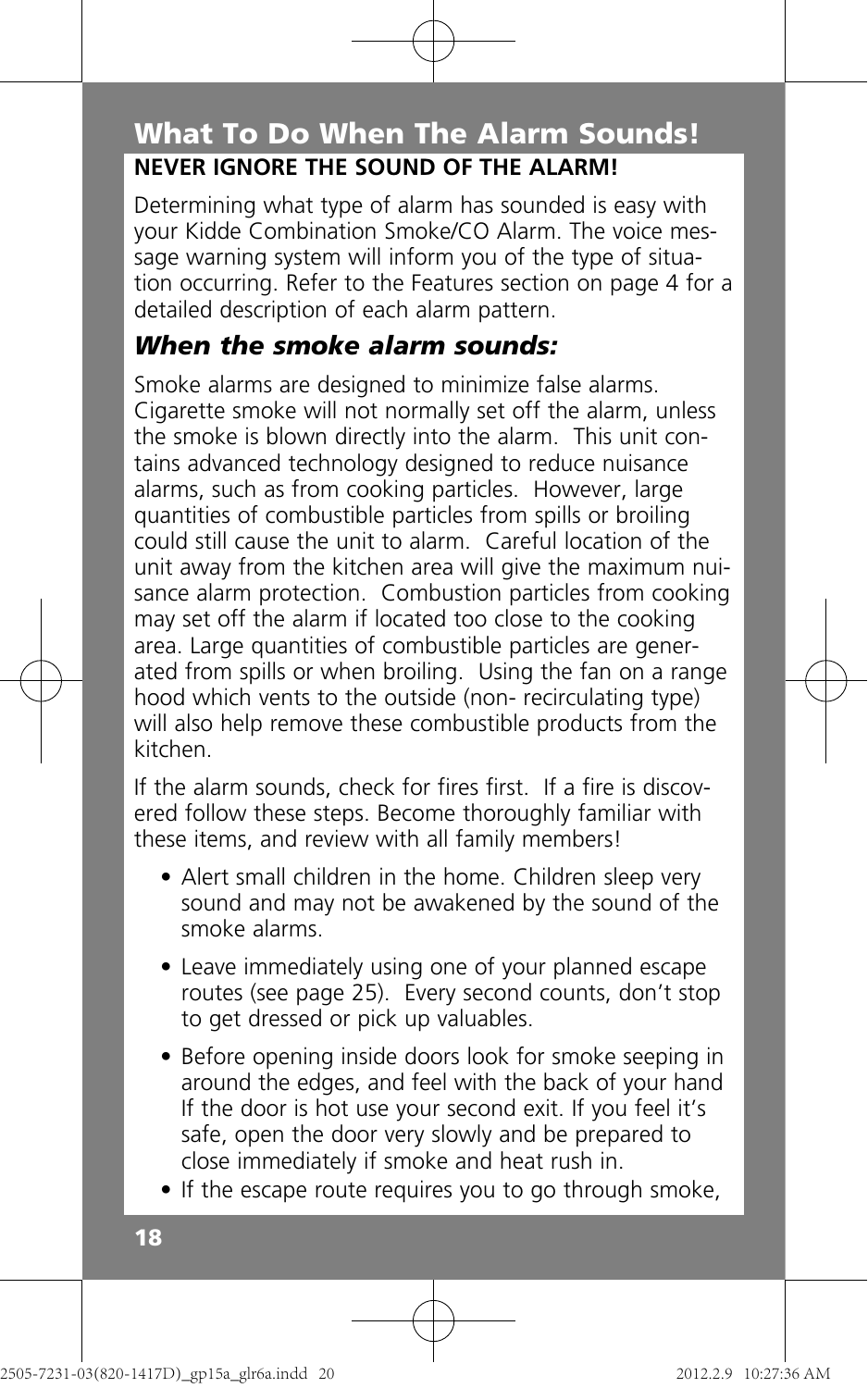### **What To Do When The Alarm Sounds!**

crawl low under the smoke where the air is clearer.

- Go to your predetermined meeting place. When two people have arrived one should leave to call 911 from a neighbor's home, and the other should stay to perform a head count.
- **Do not reenter under any circumstance until fire officials give the go ahead.**
- **There are situations where a smoke alarm may not be effective to protect against fire as noted by the NFPA and UL. For instance:**
	- **Smoking in bed.**
	- **Leaving children unsupervised.**
	- **Cleaning with flammable liquids, such as gaso line.**
	- **Fires where the victim is intimate with a flaming initiated fire; for example, when a person's** 
		- **clothes catch fire while cooking.**
	- **Fires where the smoke is prevented from reach ing the detector due to a closed door or other obstruction.**
	- **Incendiary fires where the fire grows so rapidly that an occupant's egress is blocked even with properly located detectors.**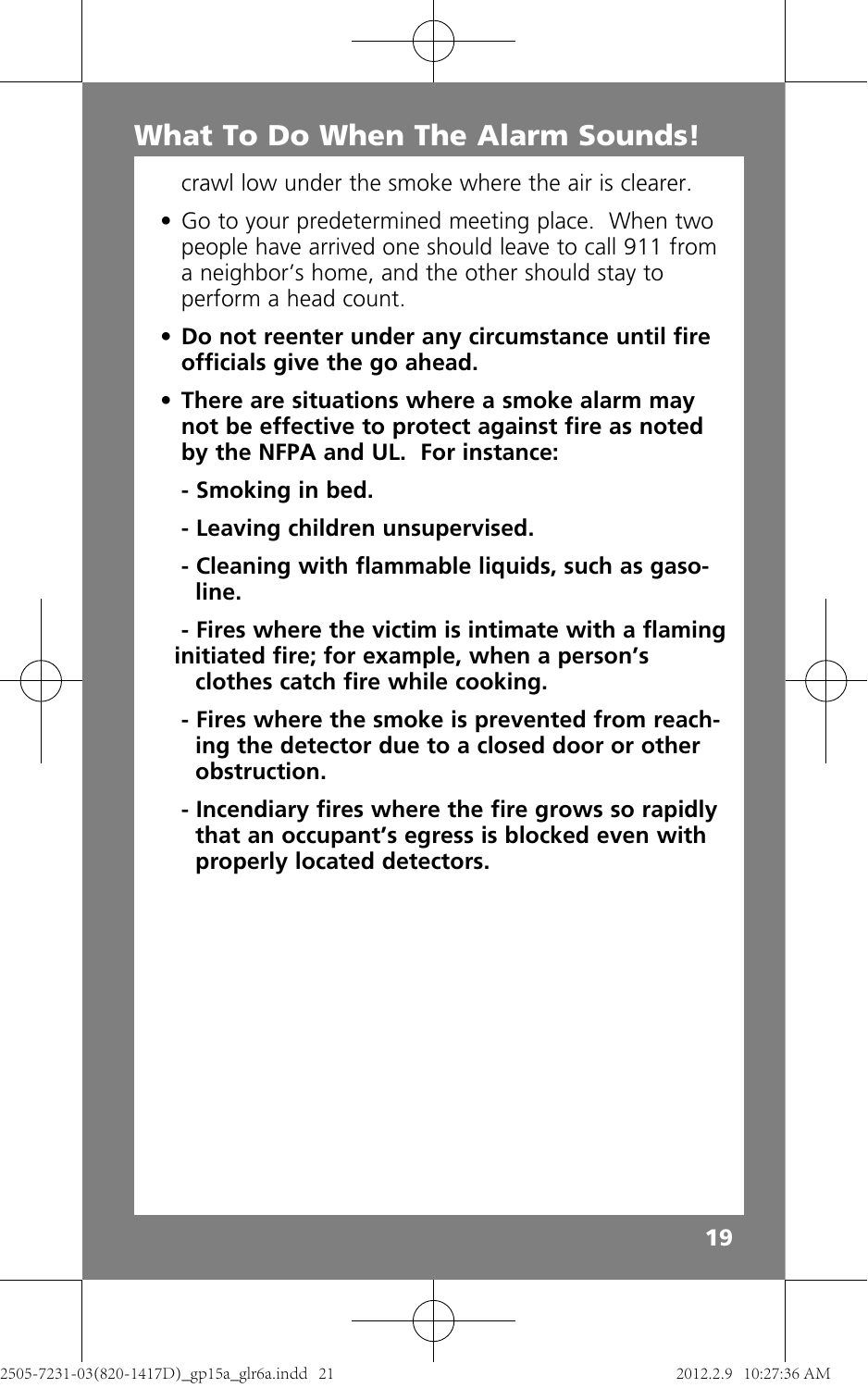### *When the carbon monoxide alarm sounds:* **What To Do When The Alarm Sounds**



- **If alarm signal sounds:**
- **1) Operate the test/reset button**
- **2) Call your emergency services (Fire Dept. or 911)**
- **3) Immediately move to fresh air outdoors or by an open door/window. Do a head count to check that all persons are accounted for. Do not reenter the premises nor move away from the open door/ window until the emergency services responders have arrived, the premises has been aired out, and your alarm remains in its normal condition.**
- **4) After following steps 1-3, if your alarm reactivates within a 24 hour period, repeat steps 1-3 and call a qualified appliance technician to investigate** *PHONE NUMBER*

 **for sources of CO from fuel burning equipment and appliances, and inspect for proper operation of this equipment. If problems are identified during this inspection have the equipment serviced immediately. Note any combustion equipment not inspected by the technician and consult the manufacturer's instructions, or contact the manufacturer's directly, for more information about CO safety and this equipment. Make sure that motor vehicles are not, and have not been, operating in an attached garage or adjacent to the residence.**

**Never restart the source of a CO problem until it has been fixed. NEVER IGNORE THE ALARM!**

*PHONE NUMBER*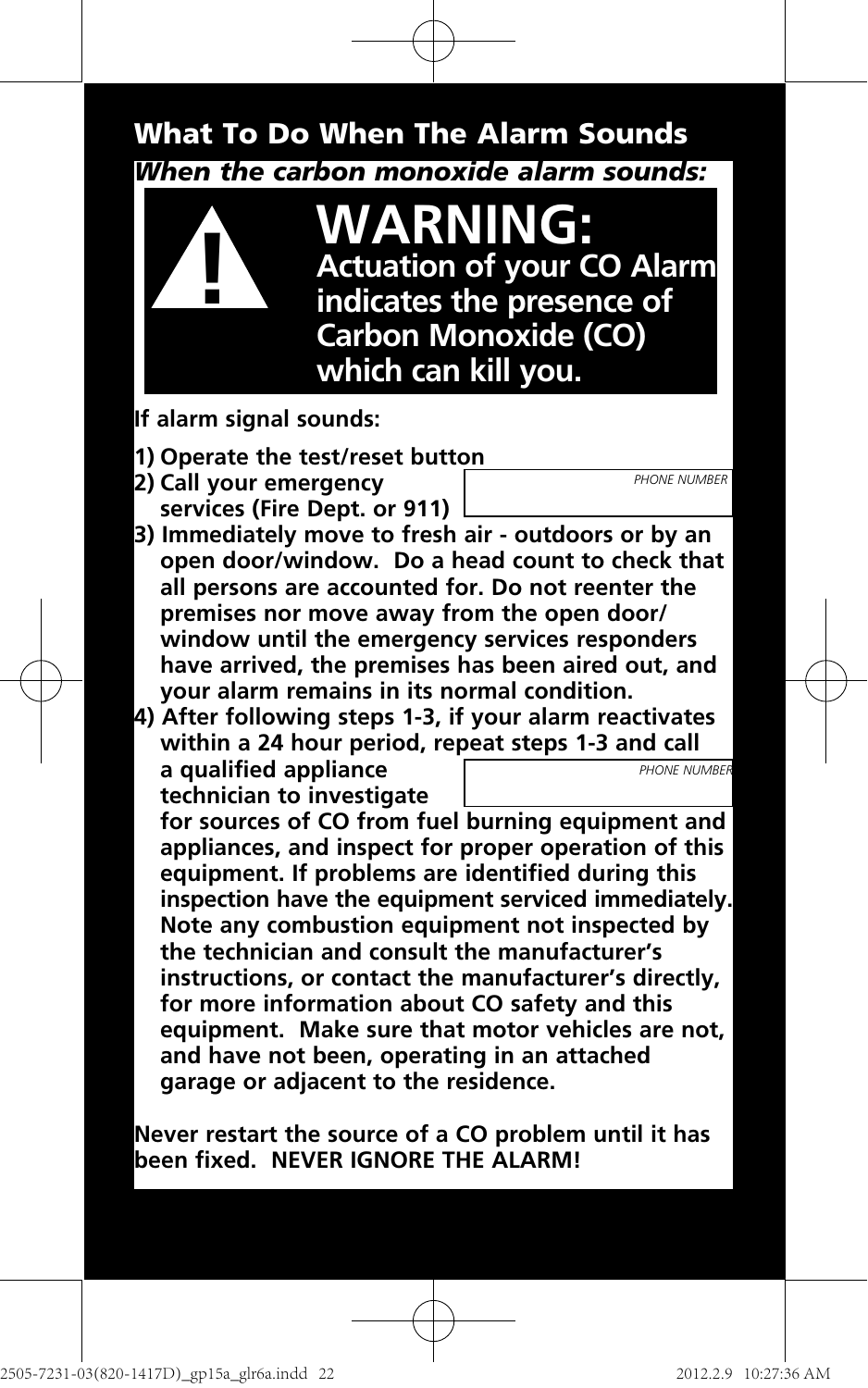The CO sensor meets the alarm response time requirements of UL standard 2034. Standard alarm times are as follows:

At 70 PPM, the unit must alarm within 60-240 minutes.

At 150 PPM, the unit must alarm within 10-50 minutes.

At 400 PPM, the unit must alarm within 4-15 minutes.

#### **This carbon monoxide alarm is designed to detect carbon monoxide gas from ANY source of combustion. It is NOT designed to detect any other gas.**

Fire Departments, most utility companies and HVAC contractors will perform CO inspections, some may charge for this service. It's advisable to inquire about any applicable fees prior to having the service performed. Kidde will not pay for, or reimburse, the owner or user of this product, for any repair or dispatch calls related to the alarm sounding.

### **Battery Replacement**

If any form of battery failure is detected the red LED light will flash and the unit will "chirp" one time, followed by the warning message *"LOW BATTERY"*. This cycle will occur once every minute for the first hour. After the first hour, the red LED light will continue flashing accompanied by the **chirp only sound** every 60 seconds. The voice message *"LOW BATTERY"* will sound once every fifteen minutes during the chirp only cycle, and will continue for at least seven days.

**If the red LED light flashes along with a chirp every 30 seconds, and is not followed by the voice message**  *"LOW BATTERY"* **as described above, your unit has malfunctioned.** Call our toll free Consumer Hotline at 1-800-880-6788 for instructions on how to return the unit.

#### **Refer to Step 1 on page 8 for information on installing the batteries.**

Replace batteries with one of the following approved brands: Duracell MN1500, MX1500, Energizer E91, Gold Peak 15A, Golden Power GLR6A . These batteries can be purchased at your local retailer. **WARNING!** Use only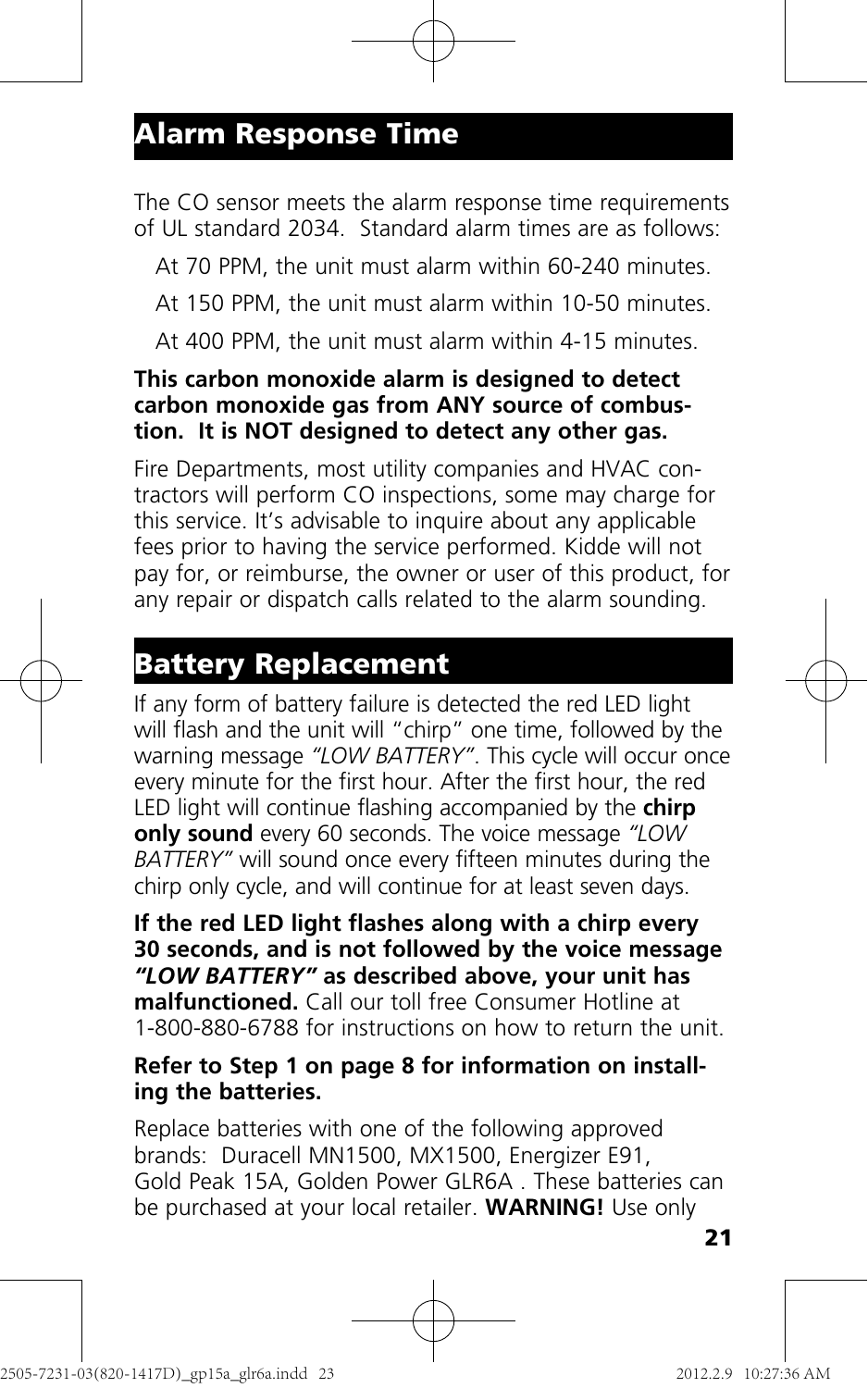## **Battery Replacement**

the batteries specified. Use of different batteries may have a detrimental effect on the Smoke/CO alarm. A good safety measure is to replace the batteries twice a year, at the same time you change your clocks for daylight saving time.

### **Alarm Replacement**

Seven years after initial power-up, this unit will "chirp" twice every 30 seconds to indicate that it is time to replace the alarm. A label has been provided on the side of the alarm that has "Replace by" printed on it. Write the replace by date on the label. The date written on the label should be after seven (7) years of cumulative power.

#### **REPLACE IMMEDIATELY! IT WILL NOT DETECT CO IN THIS CONDITION.**

### **General Maintenance**

To keep your Smoke/CO Alarm in good working order, please follow these simple steps:

- Verify unit alarm, lights and battery operation by pushing the test/reset button once a week.
- Remove the unit from mounting bracket and vacuum the alarm cover and vents with a soft brush attachment once a month to remove dust and dirt. REINSTALL IMMEDIATELY AFTER CLEANING AND THEN TEST USING THE TEST/RESET BUTTON! IF TAMPER RESIST FEATURE HAS BEEN ACTIVATED, REFER TO TAMPER RESIST FEATURE DESCRIPTION ON PAGE 15 FOR REMOVAL INSTRUCTIONS.
- Never use detergent or other solvents to clean the unit.
- Avoid spraying air freshener, hair spray, or other aerosols near the Smoke/CO Alarm.

Do not paint the unit. Paint will seal the vents and interfere with the sensor's ability to detect smoke and CO. Never attempt to disassemble the unit or clean inside. This action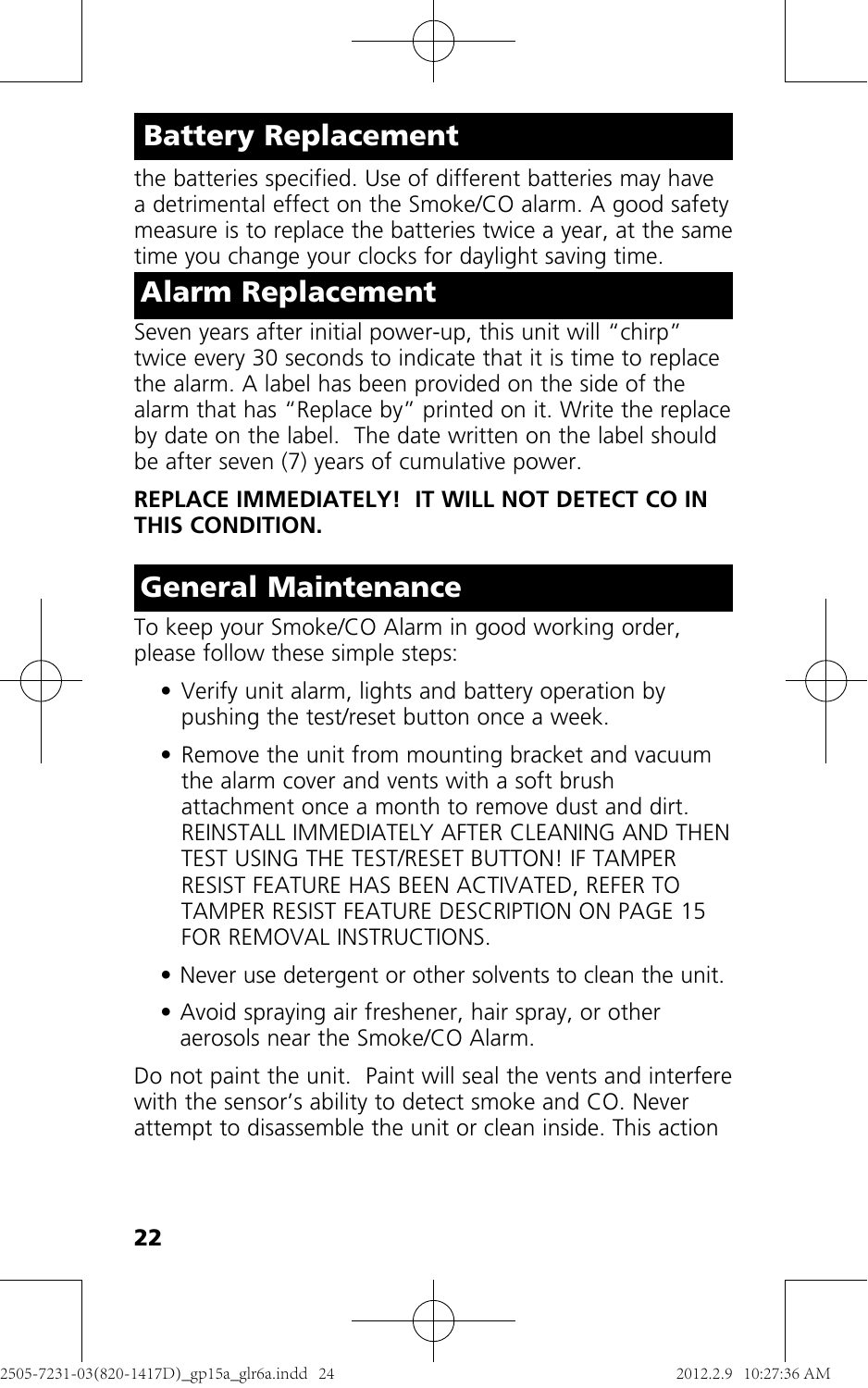### **General Maintenance**

will void your warranty. Move the Smoke/CO Alarm and place in another location prior to performing any of the following:

- Staining or stripping wood floors or furniture
- Painting
- Wall papering
- Using adhesives

Storing the unit in a plastic bag during any of the above projects will protect the sensors from damage. Do not place near a diaper pail.

**WARNING:** Reinstall the Smoke/CO Alarm as soon as possible to assure continuous protection.

When household cleaning supplies or similar contaminates are used, the area must be well ventilated. The following substances can effect the CO sensor and may cause false readings and damage to the sensor: Methane, propane, iso-butane, iso-propanol, ethyl acetate, hydrogen sulfide, sulfide dioxides, alcohol based products, paints, thinner, solvents, adhesives, hair spray, after shave, perfume, and some cleaning agents.

### **Carbon Monoxide Safety Information**

#### **General CO Information**

Carbon Monoxide (CO) is a colorless, odorless, and tasteless poison gas that can be fatal when inhaled. CO inhibits the blood's capacity to carry oxygen.

#### **Possible Sources**

CO can be produced when burning any fossil fuel: gasoline, propane, natural gas, oil and wood. It can be produced by any fuel-burning appliance that is malfunctioning, improperly installed, or not ventilated correctly. Possible sources include furnaces, gas ranges/stoves, gas clothes dryers, water heaters, portable fuel burning space heaters, fireplaces, wood-burning stoves and certain swimming pool heaters. Blocked chimneys or flues, back drafting and changes in air pressure, corroded or disconnected vent pipes, and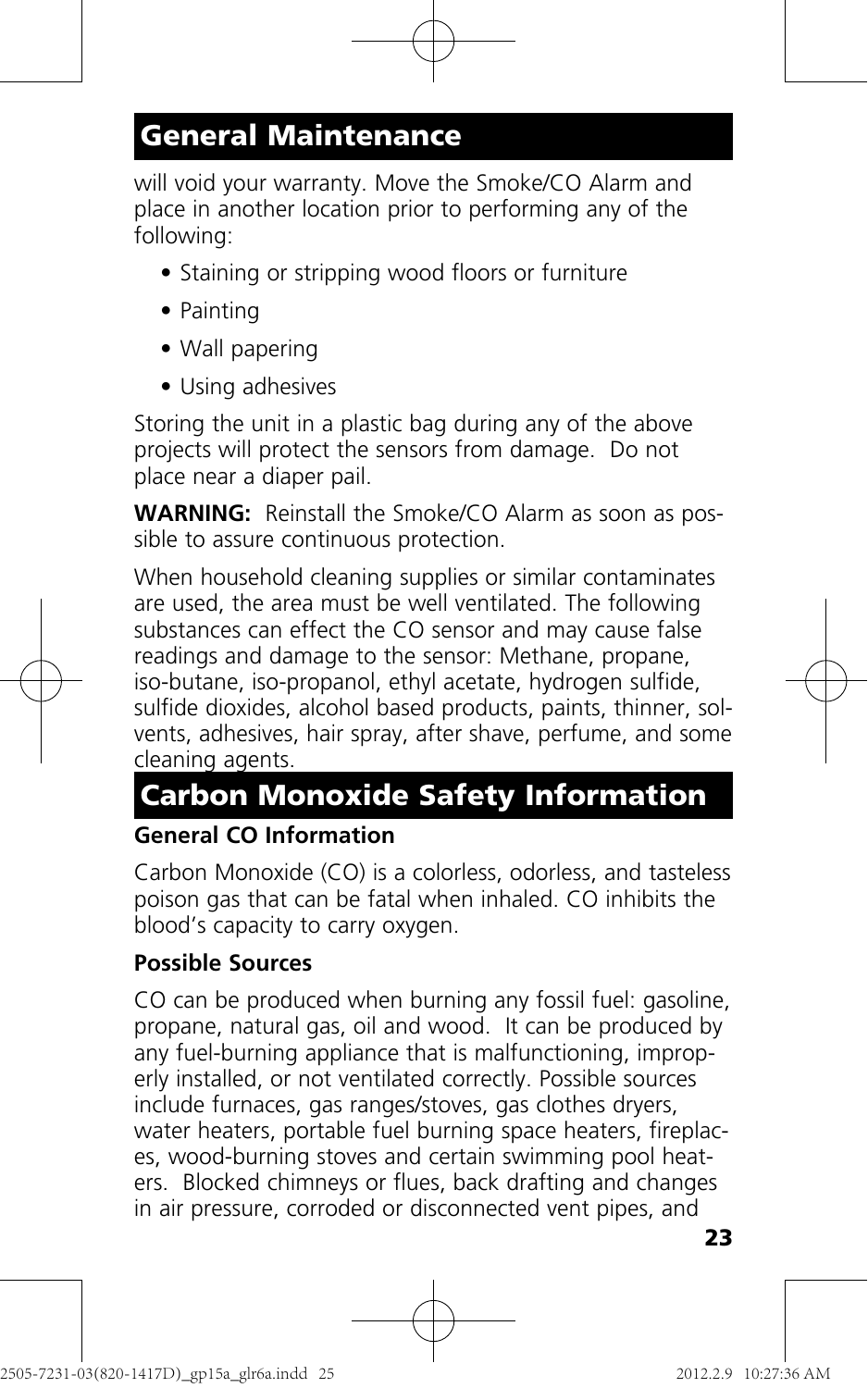# **Carbon Monoxide Safety Information**

a loose or cracked furnace exchanger can also cause CO. Vehicles and other combustion engines running in an attached garage and using a charcoal/gas grill or hibachi in an enclosed area are all possible sources of CO.

The following conditions can result in transient CO situations:

Excessive spillage or reverse venting of fuel-burning appliances caused by outdoor ambient conditions such as: Wind direction and/or velocity, including high gusts of wind, heavy air in the vent pipes (cold/humid air with extended periods between cycles), negative pressure differential resulting from the use of exhaust fans, simultaneous operation of several fuel-burning appliances competing for limited internal air, vent pipe connections vibrating loose from clothes dryers, furnaces, or water heaters, obstructions in, or unconventional, vent pipe designs which can amplify the above situations, extended operation of unvented fuel-burning devices (range, oven, fireplace, etc.), temperature inversions which can trap exhaust gasses near the ground, car idling in an open or closed attached garage, or near a home.

### **CO Safety Tips**

Every year have the heating system, vents, chimney and flue inspected and cleaned by a qualified technician. Always install appliances according to manufacturer's instructions and adhere to local building codes. Most appliances should be installed by professionals and inspected after installation. Regularly examine vents and chimneys for improper connections, visible rust, or stains, and check for cracks in furnace heat exchangers. Verify the color of flame on pilot lights and burners is blue. A yellow or orange flame is a sign that the fuel is not burning completely. Teach all household members what the alarm sounds like and how to respond.

#### **Symptoms of CO Poisoning**

Initial carbon monoxide poisoning symptoms are similar to the flu with no fever and can include dizziness, severe headaches, nausea, vomiting and disorientation. Everyone is susceptible but experts agree that unborn babies, pregnant women, senior citizens and people with heart or respiratory problems are especially vulnerable. If symptoms of carbon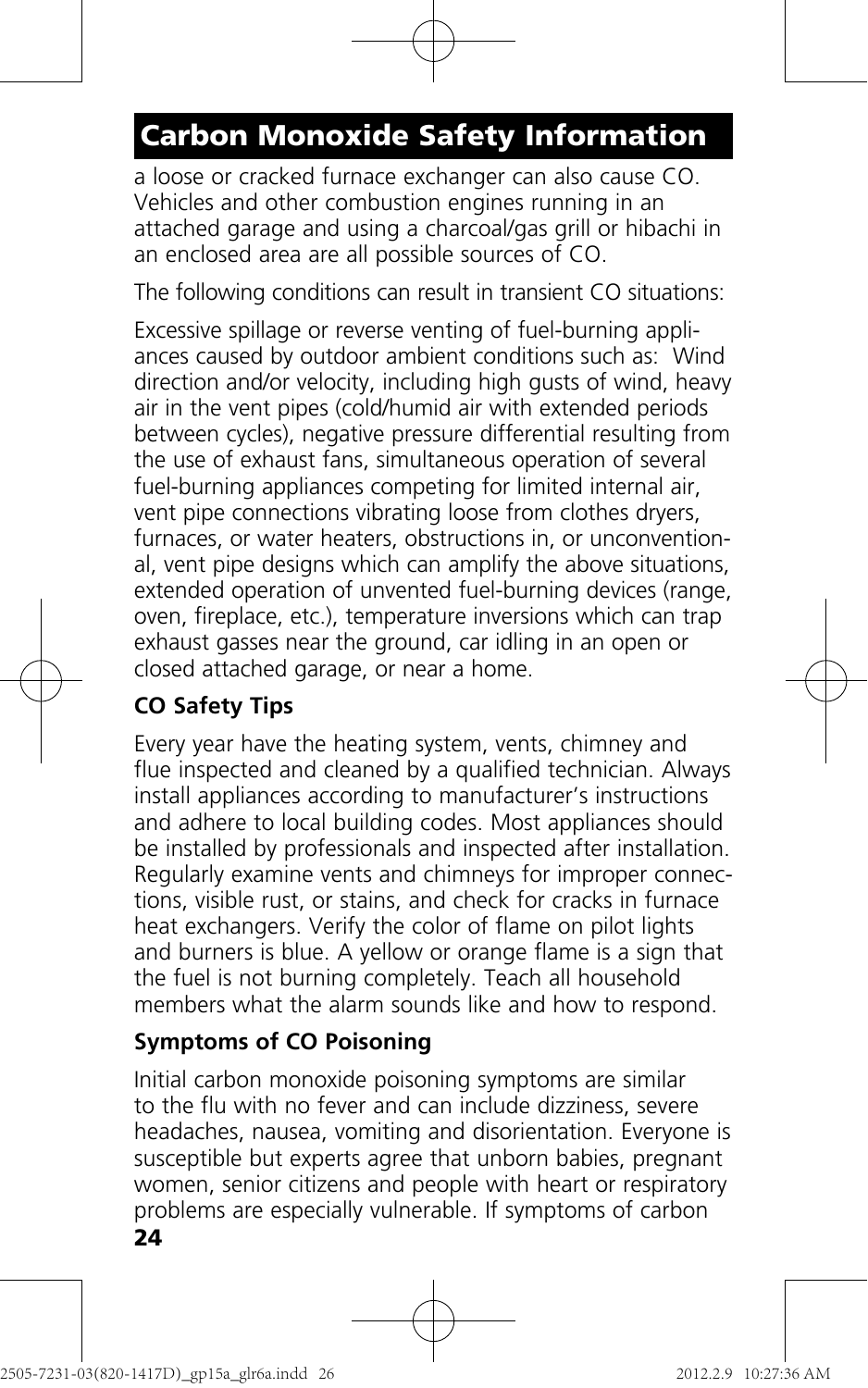# **Carbon Monoxide Safety Information**

monoxide poisoning are experienced seek medical attention immediately. CO poisoning can be determined by a carboxyhemoglobin test.

The following symptoms are related to CARBON MONOXIDE POISONING and should be discussed with ALL members of the household:

- 1. **Mild Exposure:** Slight headache, nausea, vomiting, fatigue (often described as "Flu-like" symptoms)
- 2. **Medium Exposure:** Severe throbbing headache,

drowsiness, confusion, fast heart rate

3. **Extreme Exposure:** Unconsciousness, convulsions,

cardiorespiratory failure, death

The above levels of exposure relate to healthy adults. Levels differ for those at high risk. Exposure to high levels of carbon monoxide can be fatal or cause permanent damage and disabilities. Many cases of reported carbon monoxide poisoning indicate that while victims are aware they are not well, they become so disoriented they are unable to save themselves by either exiting the building, or calling for assistance. Also, young children and household pets may be the first effected. Familiarization with the effects of each level is important.

### **Fire Safety Information**

#### **Escape Plan**

Prepare and practice a home escape plan twice a year, including drills at night. Know two ways out of every room (door & window) and identify a meeting place outside the home where everyone will gather once they have exited the residence. When two people have reached the meeting place, one should leave to call 911 while the second person stays to account for additional family members. **Establish a rule that once you're out, you never reenter under any circumstance!**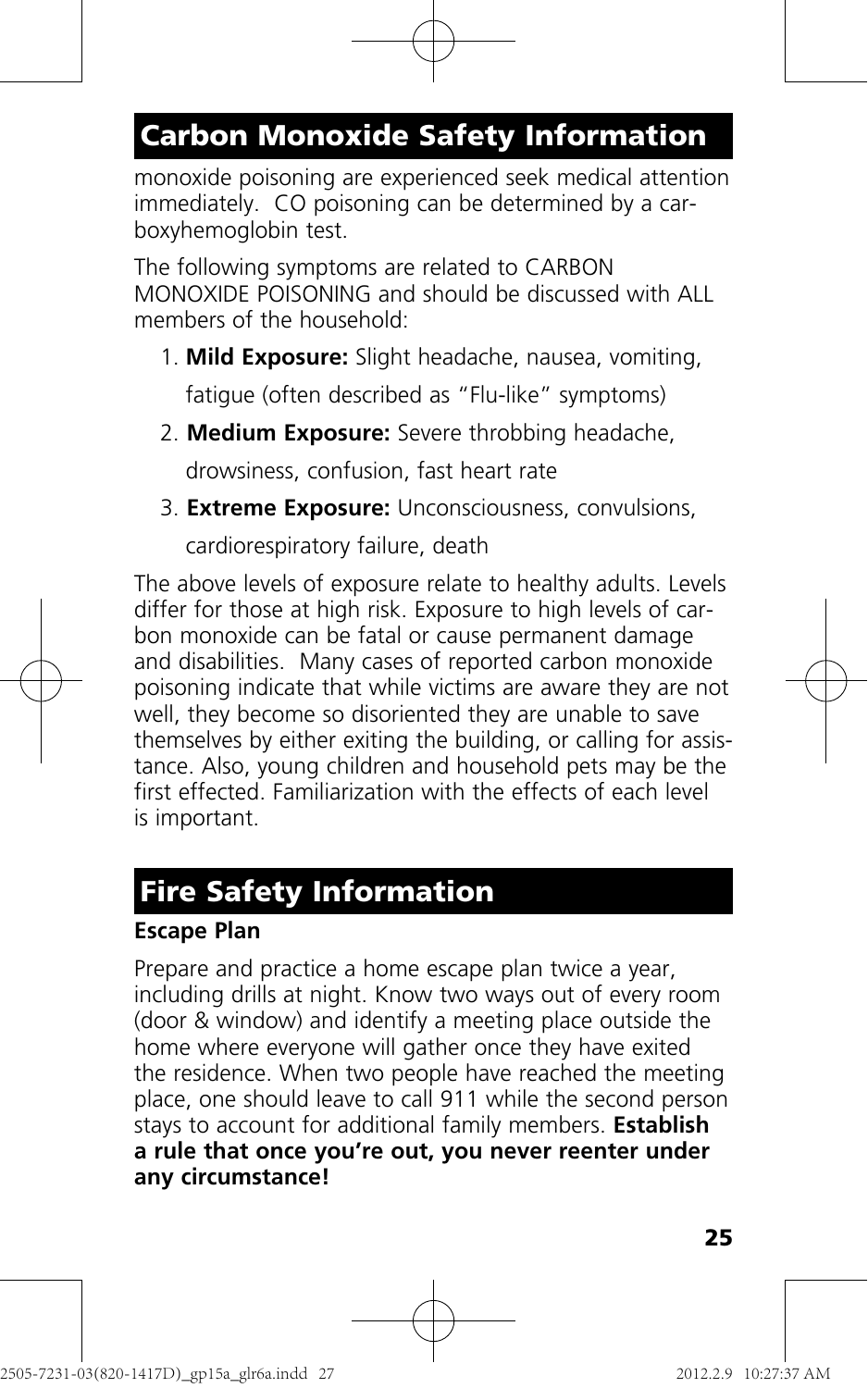# **Fire Safety Information**

#### **Fire Prevention**

Never smoke in bed, or leave cooking food unattended. Teach children never to play with matches or lighters! Train everyone in the home to recognize the alarm pattern, voice message warning and to leave the home using their escape

plan when it's heard. Know how to do "Stop, Drop and Roll" if clothes catch on fire, and how to crawl low under smoke. Install and maintain fire extinguishers on every level of the home and in the kitchen, basement and garage. Know how to use a fire extinguisher prior to an emergency. Second level and higher occupied rooms with windows, should have an escape ladder.



Current studies have shown smoke

alarms may not awaken all sleeping individuals, and that it is the responsibility of individuals in the household that are capable of assisting others to provide assistance to those who may not be awakened by the alarm sound, or to those who may be incapable of safely evacuating the area unassisted.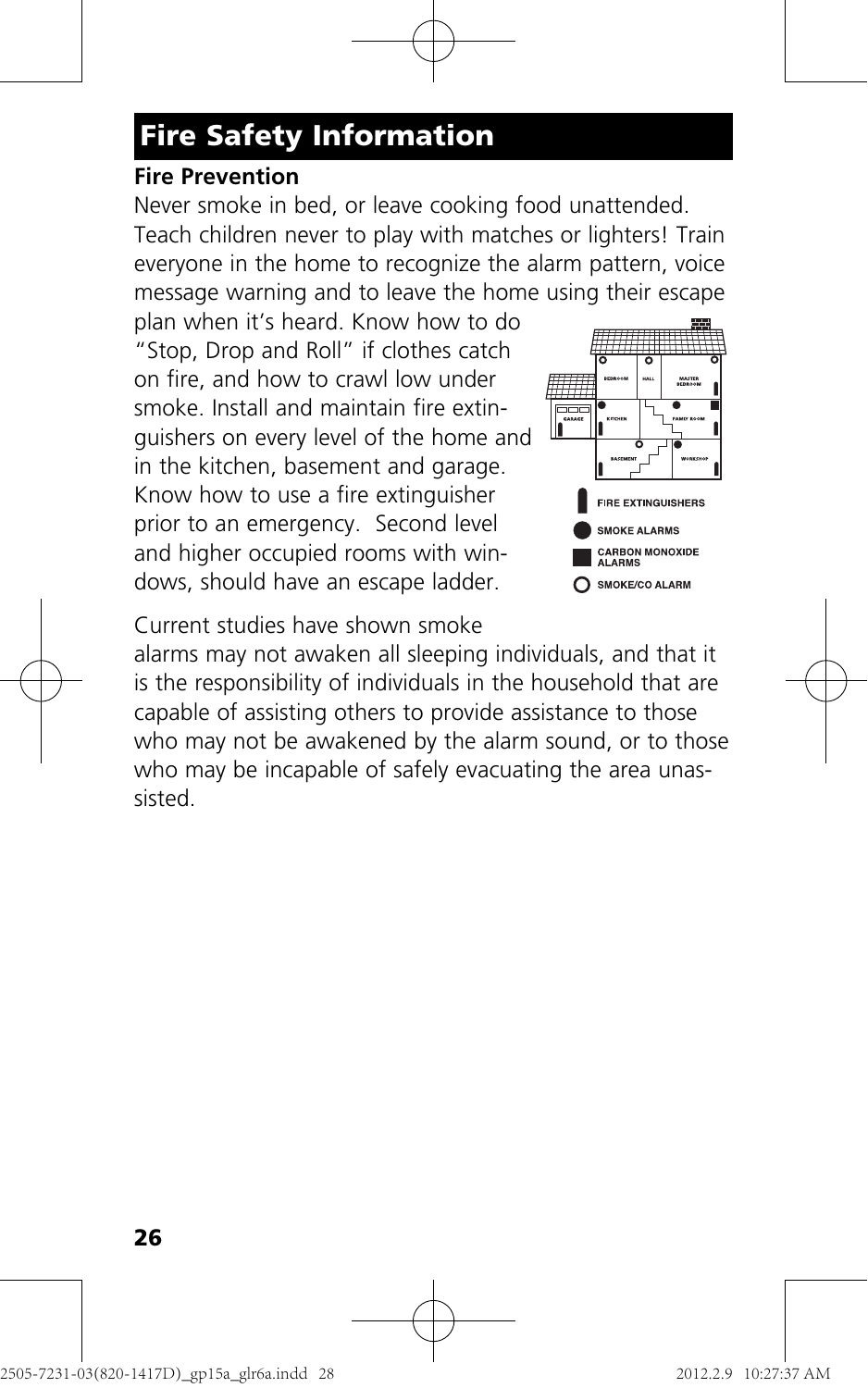# **Industry Safety Standards**

#### **NFPA** (National Fire Protection Association)

For your information, the National Fire Protection Association's Standard 72, reads as follows:

Smoke Detection. Where required by applicable laws, codes, or standards for the specified occupancy, approved single- and multiple-station smoke alarms shall be installed as follows: (1) In all sleeping rooms Exception: Smoke alarms shall not be required in sleeping rooms in existing one- and two-family dwelling units. (2) Outside of each separate sleeping area, in immediate vicinity of the sleeping rooms. (3) On each level of the dwelling unit, including basements Exception: In existing one- and two-family dwelling units, approved smoke alarms powered by batteries are permitted.

**Smoke Detection–Are More Smoke Alarms Desirable?** The required number of smoke alarms might not provide reliable early warning protection for those areas separated by a door from the areas protected by the required smoke alarms. For this reason, it is recommended that the householder consider the use of additional smoke alarms for those areas for increased protection. The additional areas include the basement, bedrooms, dining room, furnace room, utility room, and hallways not protected by the required smoke alarms. The installation of smoke alarms in kitchens, attics (finished or unfinished), or garages is not normally recommended, as these locations occasionally experience conditions that can result in improper operation.

#### **California State Fire Marshall**

Early warning fire detection is best achieved by the installation of fire detection equipment in all rooms and areas of the household as follows: A smoke alarm installed in each separate sleeping area (in the vicinity, but outside the bedrooms), heat or smoke detectors in the living rooms, dining rooms, bedrooms, kitchens, hallways, attics, furnace rooms, closets, utility and storage rooms, basements and attached garages.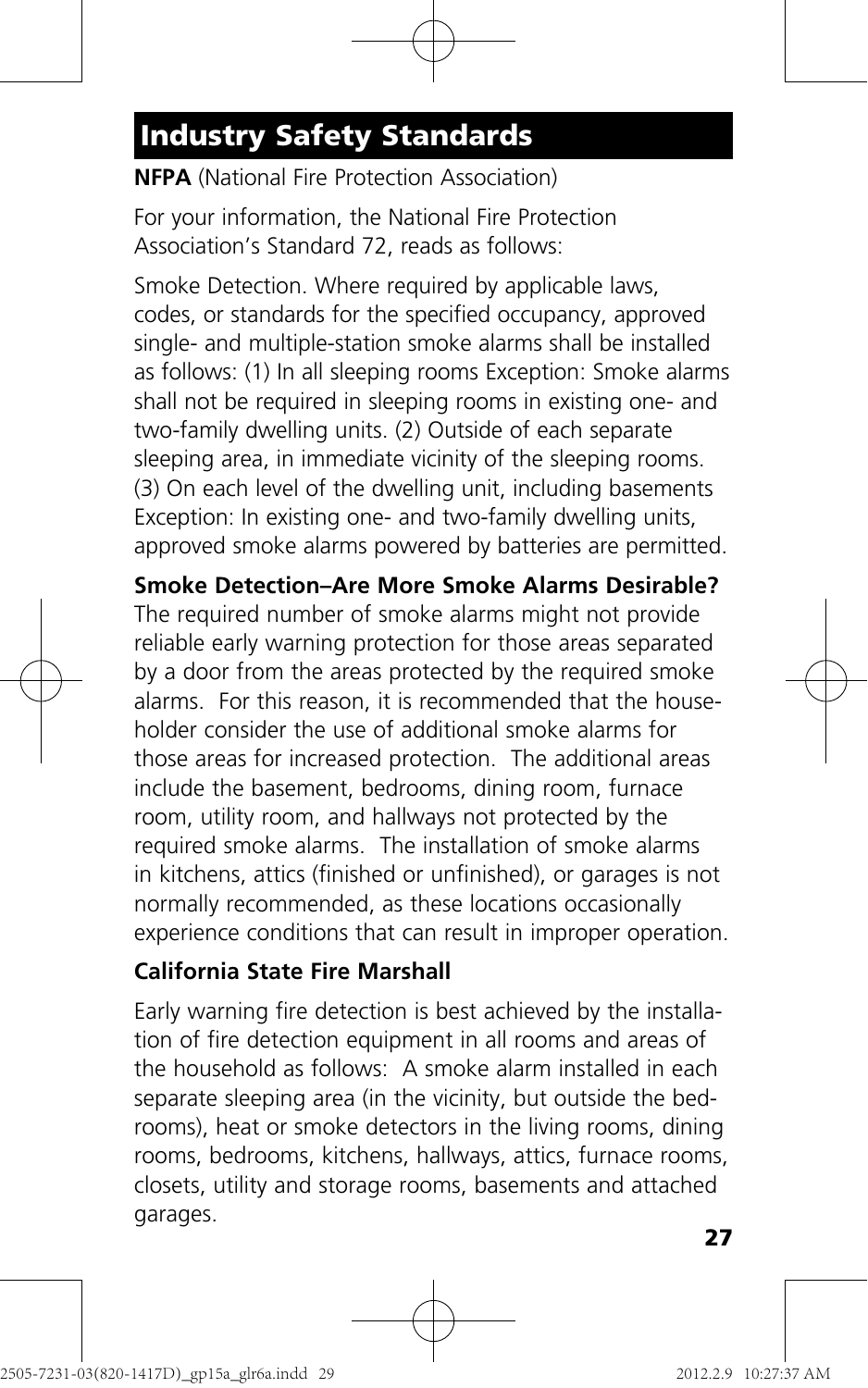# **Industry Safety Standards**

#### **Consumer Product Safety Commission**

The Consumer Product Safety Commission (CPSC) recommends the use of at least one CO Alarm per household, located near the sleeping area.

#### **NRC**

Ionization type smoke alarms use a very small amount of a radioactive element in the sensing chamber to enable detection of visible and invisible combustion products. The radioactive element is safely contained in the chamber and requires no adjustments or maintenance. This smoke alarm meets or exceeds all government standards. It is manufactured and distributed under license from the U.S. Nuclear Regulatory Commission.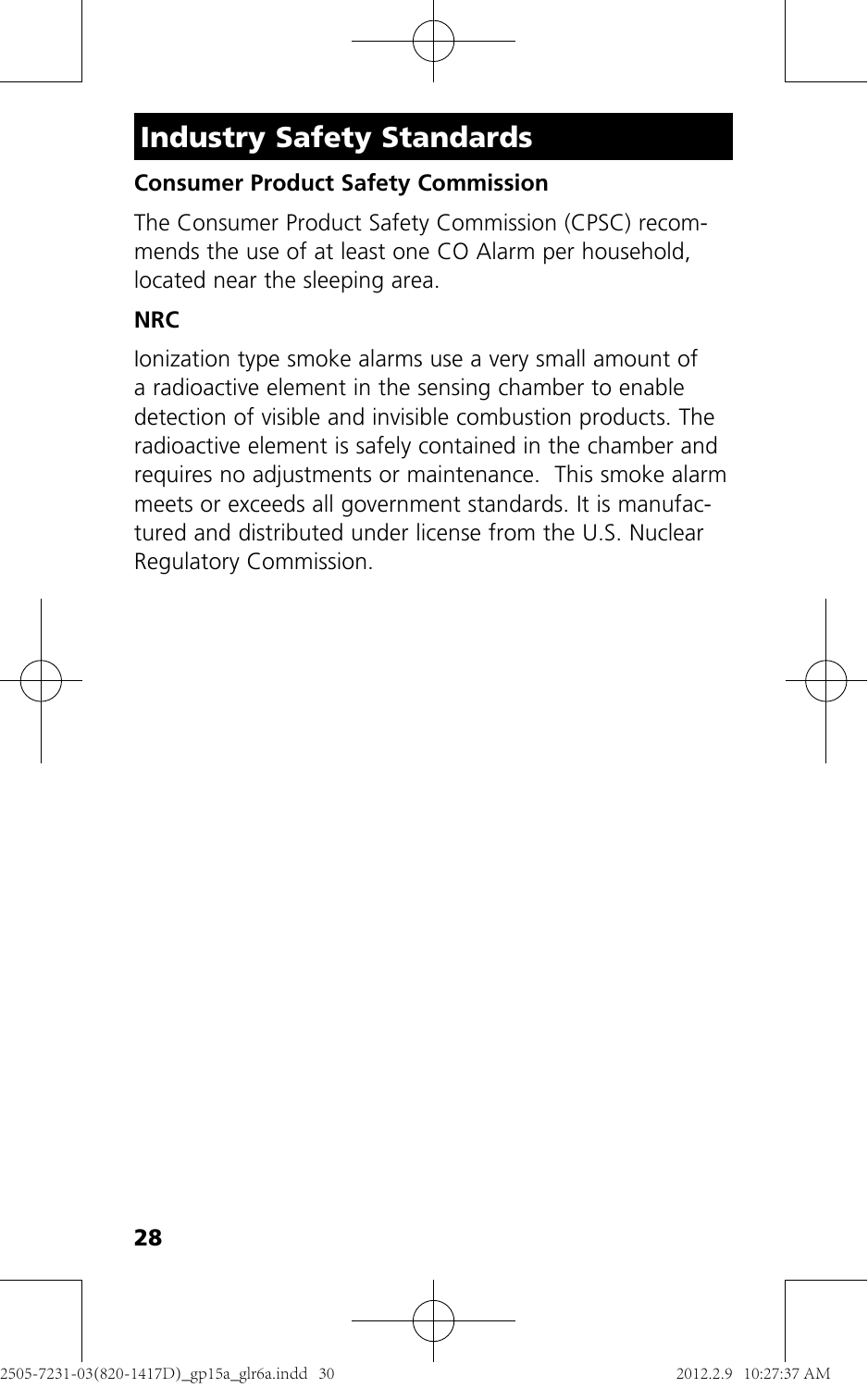# **Warranty and Service Information**

#### **SEVEN YEAR LIMITED WARRANTY**

Kidde warrants that the enclosed alarm (but not the battery) will be free from defects in material and workmanship or design under normal use and service for a period of seven years from the date of purchase. The obligation of Kidde under this warranty is limited to repairing or replacing the alarm or any part which we find to be defective in material, workmanship or design, free of charge, upon sending the alarm with proof of date of purchase, postage and return postage prepaid, to Warranty Service Department, Kidde, 1016 Corporate Park Drive, Mebane, NC 27302.

This warranty shall not apply to the alarm if it has been damaged, modified, abused or altered after the date of purchase or if it fails to operate due to improper maintenance or inadequate AC or DC power. Any implied warranties arising out of this sale, including but not limited to the implied warranties of description, merchantability and fitness for a particular purpose, are limited in duration to the above warranty period. In no event shall the Manufacturer be liable for loss of use of this product or for any indirect, special, incidental or consequential damages, or costs, or expenses incurred by the consumer or any other user of this product, whether due to a breach of contract, negligence, strict liability in tort or otherwise. The Manufacturer shall have no liability for any personal injury, property damage or any special, incidental, contingent or consequential damage of any kind resulting from gas leakage, fire or explosion.

Since some states do not allow limitations of the duration of an implied warranty or do not allow the exclusion or limitation of incidental or consequential damages, the above limitations or exclusions may not apply to you. While this warranty gives you specific legal rights, you may also have other rights which vary from state to state.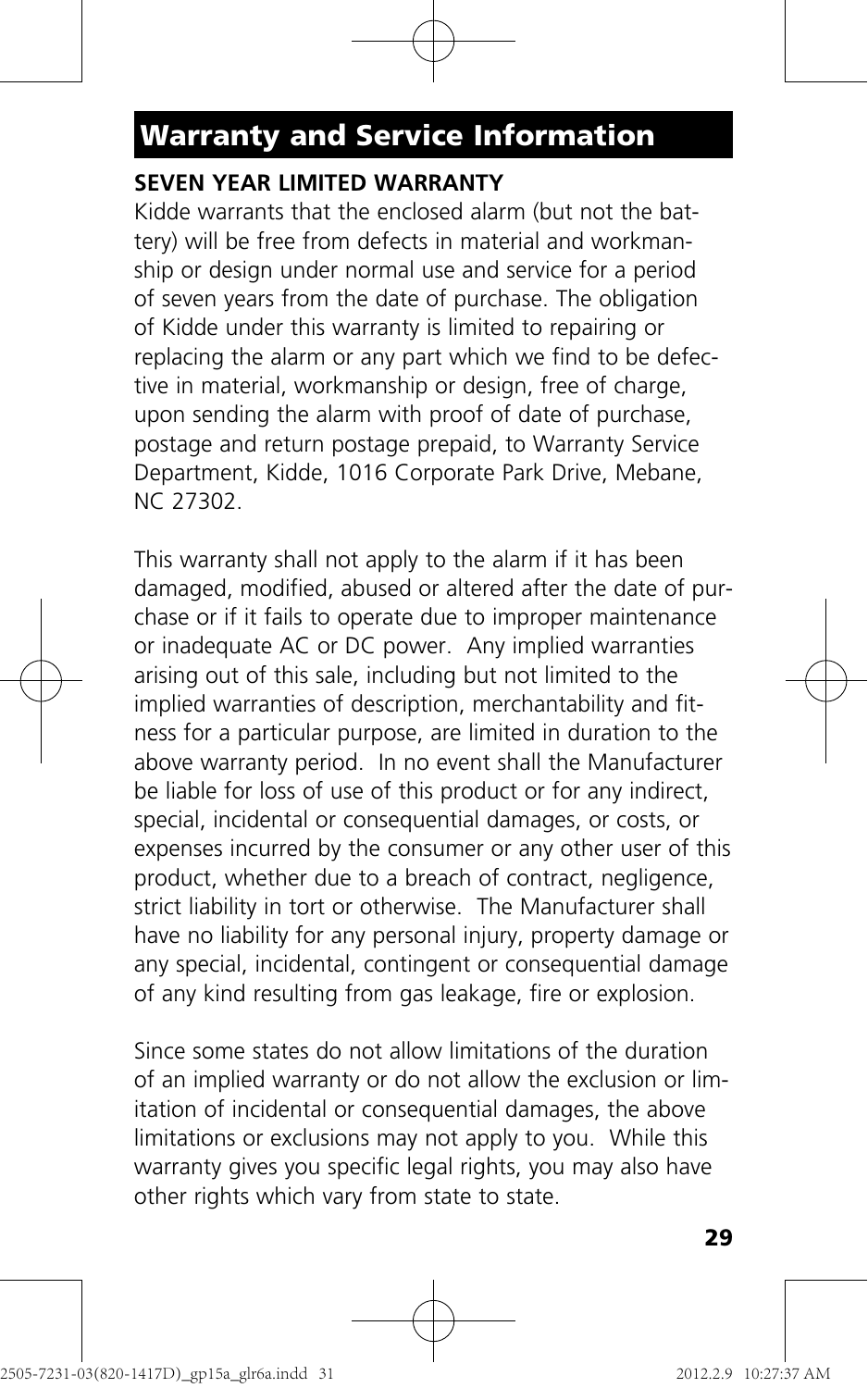# **Warranty and Service Information**

Also, Kidde makes no warranty, express or implied, written or oral, including that of merchantability or fitness for any particular purpose, with respect to the battery.

The above warranty may not be altered except in writing signed by both parties hereto.

Your Kidde Combination Smoke & CO Alarm is not a substitute for property, fire, disability, life or other insurance of any kind. Appropriate insurance coverage is your responsibility. Consult your insurance agent. Removal of the front cover will void the warranty.

#### **This alarm is not intended to alert hearing impaired individuals.**

#### **Service Information**

During the specified warranty period Kidde will repair or replace, at its discretion any defective Kidde Combination Smoke & CO Alarms that are returned in a postage paid package to the following address: Kidde, Attn: Warranty Returns, 1016 Corporate Park Drive, Mebane, NC 27302, USA. Please include your name, address and phone number along with a brief description of what is wrong with the unit. For further assistance please call our toll free Consumer Hotline at 1-800-880-6788. Damage from neglect, abuse or failure to adhere to any of the enclosed instructions will result in termination of the warranty, and the unit will not be replaced or repaired.

This manual and the products described herein are copyrighted, with all rights reserved. Under these copyright laws, no part of this manual may be copied for use without the written consent of Kidde. If you require further information please contact out Consumer Hotline at 1-800-880-6788 or write us at: Kidde, 1016 Corporate Park Drive, Mebane, NC 27302. Our internet address is www.kidde.com.